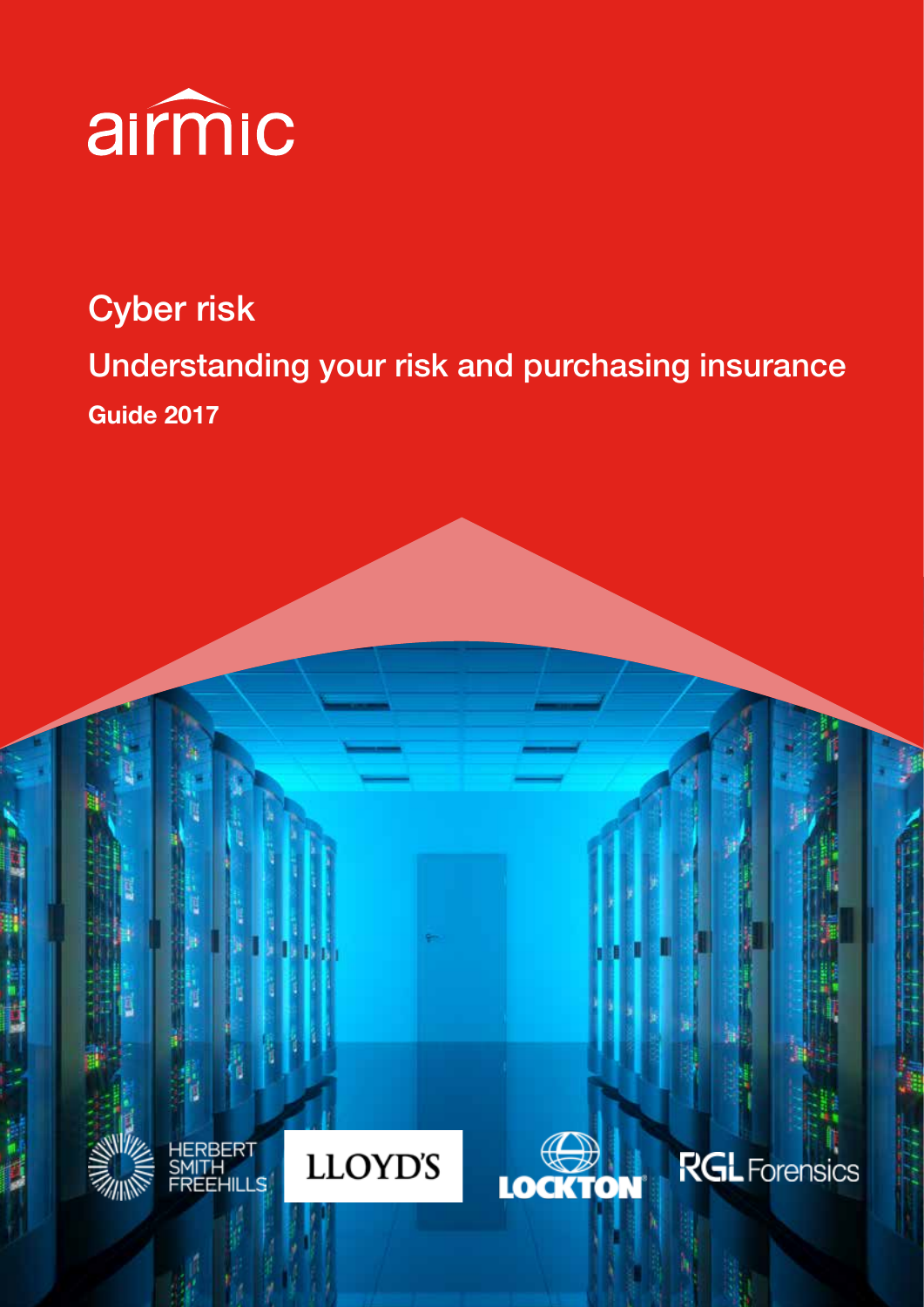



# **LLOYD'S**

# **RGL** Forensics

#### Herbert Smith Freehills

As one of the world's leading law firms, Herbert Smith Freehills advises many of the biggest and most ambitious organisations across all major regions of the globe. Its insurance and reinsurance lawyers have an outstanding reputation in complex, high profile insurance and reinsurance disputes and for providing strategic legal advice and representation to corporate policyholders. Herbert Smith Freehills is Airmic's Preferred Service Provider on insurance law issues and has assisted Airmic in producing a number of its technical guides over the past few years. These practical tools assist Airmic members, Airmic partner brokers and insurers to promote legal certainty in their insurance contracts.

#### **Lockton**

Lockton is a global professional services firm with 6,500 Associates who advise clients on protecting their people, property and reputations.

Lockton has grown to become the world's largest privately held, independent insurance broker by helping clients achieve their business objectives.

Clients across the globe count on Lockton for risk management, insurance and employee benefits. Our experts tailor solutions to the unique needs of each company and individual just about anywhere. Our long-term relationships with underwriters around the world allow us to structure and negotiate comprehensive coverage at the best price possible.

#### Lloyd's

Lloyd's is the world's specialist insurance and reinsurance market.

With expertise earned over centuries, Lloyd's is the foundation of the insurance industry and the future of it. Led by expert underwriters and brokers in more than 200 territories, the Lloyd's market develops the essential, complex and critical insurance needed to underwrite human progress.

Backed by diverse global capital and excellent financial ratings, Lloyd's works with a global network of over 4000 insurance professionals to grow the insured world – building resilience for businesses and local communities and strengthening economic growth around the world.

The Lloyd's market offers a variety of cyber policies covering everything from financial pay-outs after a cyber-attack and on-the-ground support during the period of crisis, to business interruption, pre- and post-breach risk management, and helping businesses to deal with operational, financial and reputational impacts. For more information visit lloyds. com/cyber

#### RGL Forensics

RGL Forensics is a multidisciplinary forensic accounting and consulting firm delivering accurate and reliable financial analysis to the insurance, legal, corporate and public sectors. Operating worldwide from offices on five continents, we serve global insurance companies, multinational corporations, leading law firms and government entities.

RGL specialises in the quantification of economic damages and financial analysis in claims of all kinds. We provide comprehensive forensic accounting, fraud investigation, expert testimony and forensic technology services, going beyond the numbers to deliver financial clarity in the most complex situations.

As detectives of the financial world, the professionals at RGL use advanced tools, proven methodologies and sophisticated modeling to deliver sound evidence and reports that meet or exceed global standards for financial evidence. Clients in the insurance, legal, corporate and public sectors rely on RGL to deliver financial analysis that withstands the toughest scrutiny.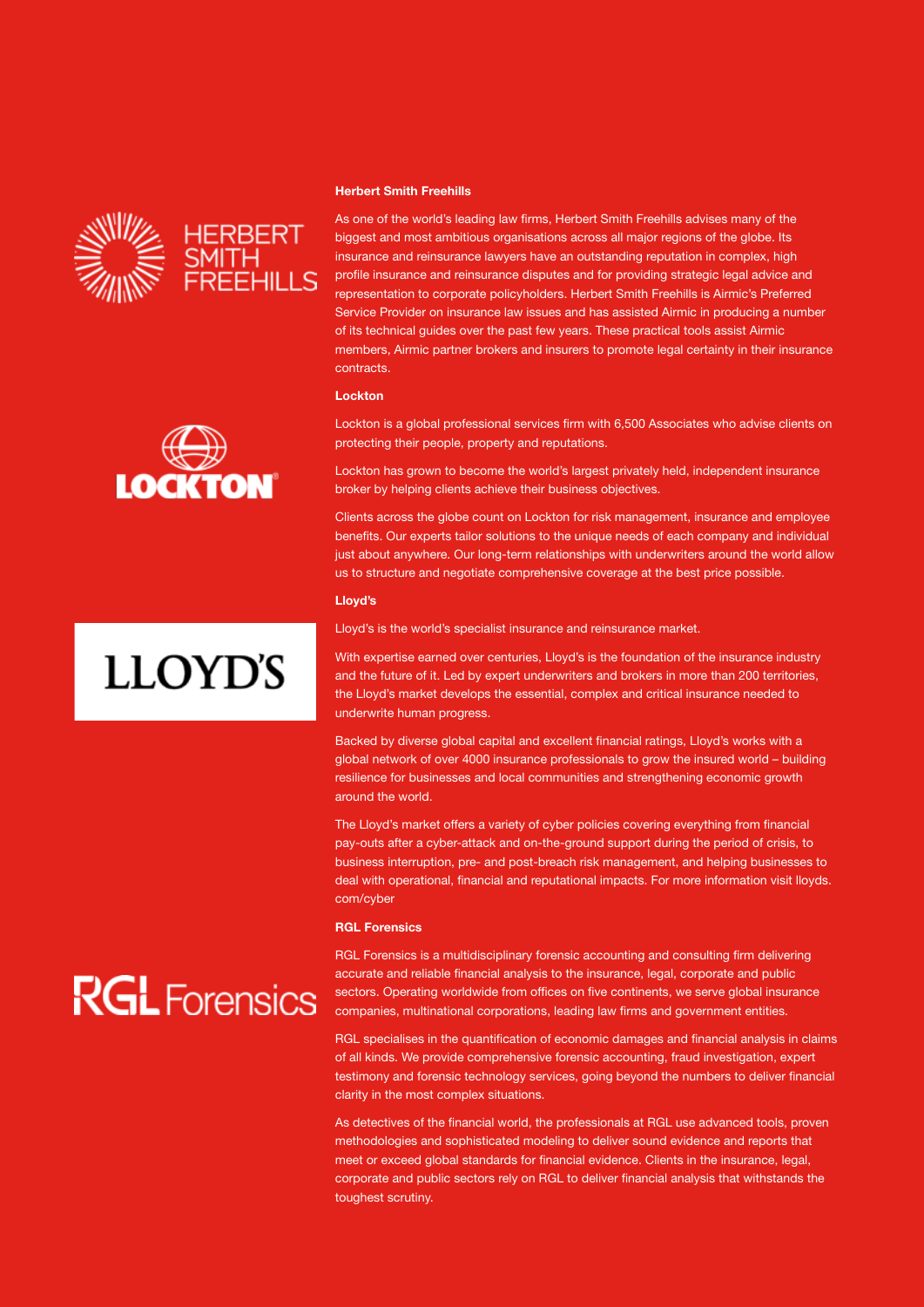# **Contents**

| 2.1 Identifying and understanding an organisation's cyber risks  7 |  |
|--------------------------------------------------------------------|--|
|                                                                    |  |
|                                                                    |  |
|                                                                    |  |
|                                                                    |  |
|                                                                    |  |
| 3.2 Gaining internal support for cyber insurance19                 |  |
| 3.3 Presenting cyber risk information to insurers                  |  |
|                                                                    |  |
|                                                                    |  |
|                                                                    |  |
|                                                                    |  |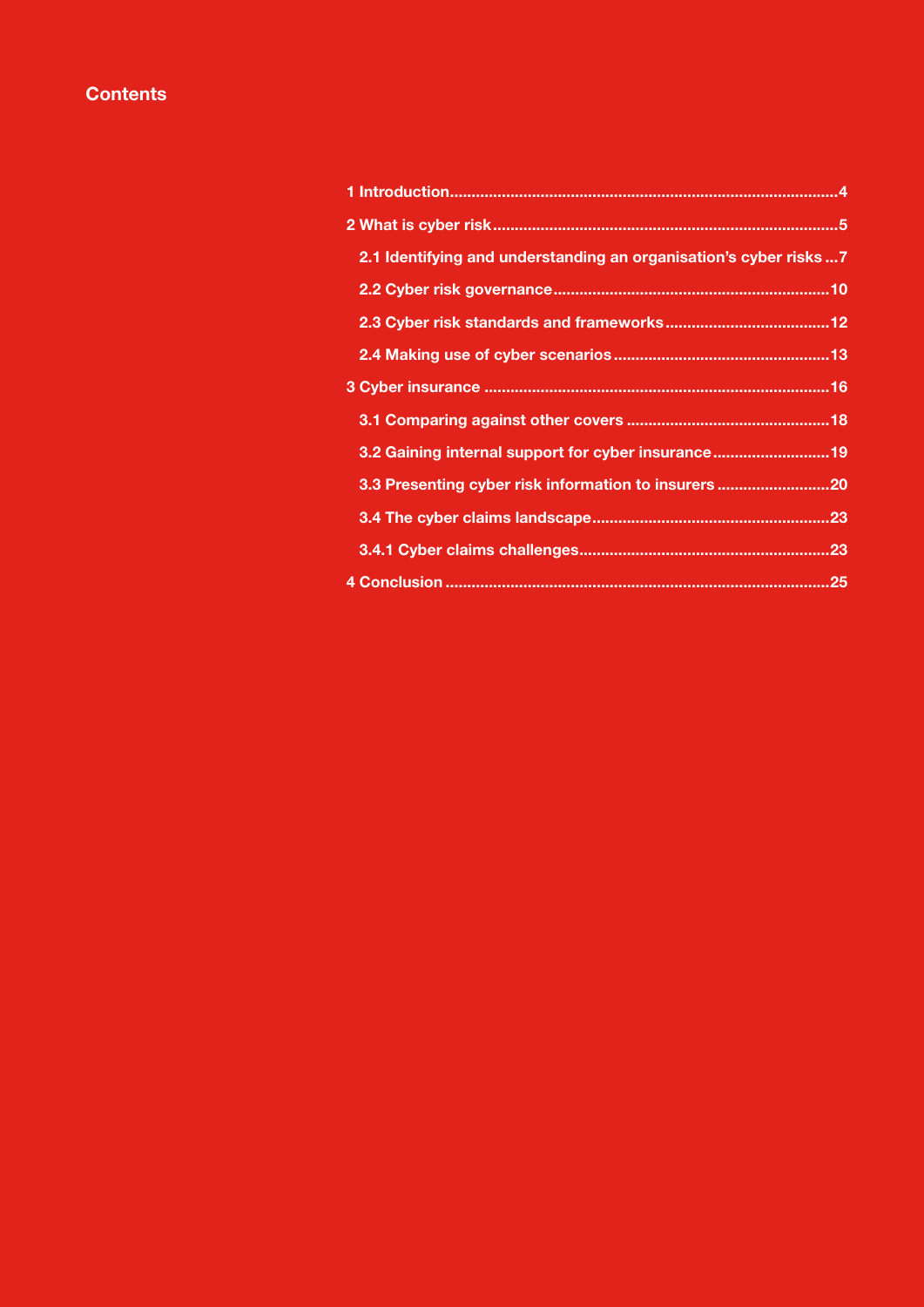The rapid digitalisation of all businesses means that the use of technology and the associated cyber risk is now truly a strategic issue. As digitalisation grows, so does vulnerability to the associated risks. Cyber hackers are notoriously opportunistic and continuously create ways to attack new technology and overcome defences. The global 'WannaCry' malware attack that took place in May 2017 has demonstrated the growing scale and impact of cyber events. The effective management of cyber risks can help build stakeholder trust, provide customer assurance and deliver competitive advantage.

Cyber risk continues to feature in the top three risk concerns of Airmic members and two-thirds are concerned that a cyber event resulting in business interruption may affect their business in the next three years (Airmic transformation of the risk profession survey, 2017). However, confidence in cyber risk management is low. Less than a third of members are satisfied with their organisation's ability to manage cyber risks (Airmic transformation of the risk profession survey, 2017).

The cyber insurance market has developed rapidly. Policies with greater limits and an increasing focus on first-party losses are beginning to emerge. There is a sense of developing standardisation of covers across the market, making the purchasing process easier. However, just 38% of organisations are buying relevant cyber insurance cover *(PwC Global State of Information Security Survey, 2017)*.

Airmic members report that the cyber risk is very high on the risk agenda but is often patchily implemented, with little collaboration between the risk, information technology and other related functions. However, the risk manager has a clear role to play. Risk managers should have:

- the understanding of the business at an enterprise level to visualise how a distinct cyber event would be felt across the business and affect internal and external stakeholders
- the internal connections with HR, Audit, the Board, Finance, etc. to develop cyber risk management beyond technical protection into an enterprise-risk management framework
- the understanding of the insurance market and its associated services such as external crisis management support, to provide additional support and risk control beyond internal security.

This paper aims to help risk managers lead the cyber risk conversation. The paper is an update of the 2012 paper, 'Airmic review of recent developments in the cyber insurance market' and provides a framework for Airmic members to assess their cyber risks, before summarising the cover available and the underwriting information required to buy such cover.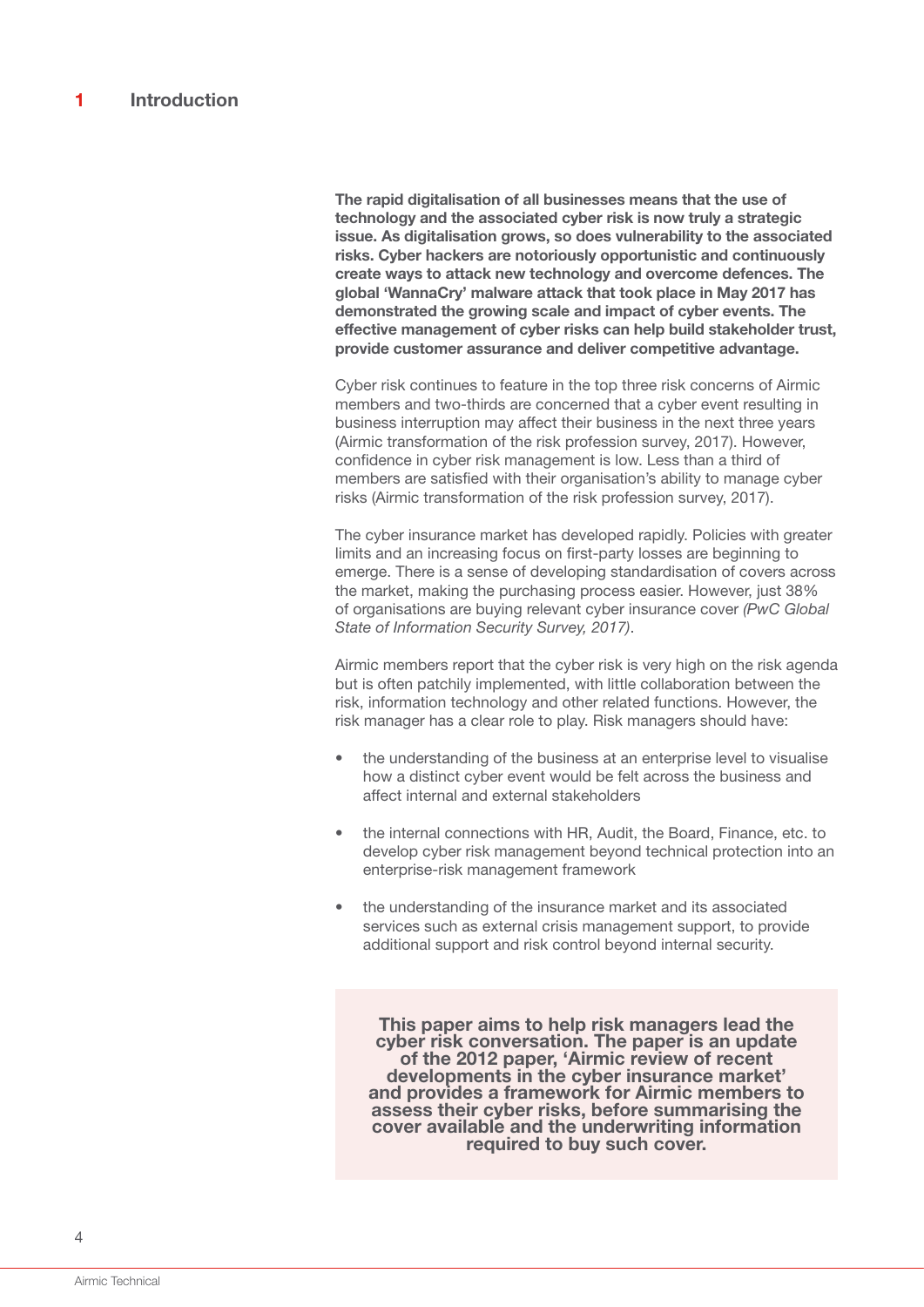Airmic members state repeatedly that it is challenging to appreciate fully the cyber risks facing their organisations. Cyber incidents can have several wide-ranging impacts on the business. The possible consequences of a cyber event are summarised in Figure 1.

#### Figure 1 Business Consequences of cyber risk events

#### Data and privacy breach costs

- Notification and reporting costs
- Other regualatory fines and costs
- Other third party costs

#### Physical damage and business interruption

- **Loss of revenue** 
	- Additinoal costs of working e.g. forensic and crisis managements costs
- Restoration costs to software, systems, data

#### Fraudulent payments

- Extortion / ransom
- Fraudulent payments
- Fraudulent transactions

#### Intellectual property breach / theft

- Loss of information costs
- Restoration costs

#### Reputation and brand damage

- 
- 
- Crisis management and PR support costs

Understanding the likelihood of each of these impacts will be hampered if risk managers have limited working relationships with the Chief Information Officer (CIO) and Chief Information Security Officer (CISO), who have the greatest working knowledge of cyber risk controls in the business. Risk managers report that CIOs and CISOs can be reluctant to share details of the cyber threats facing the organisation and may appear overly confident in the security controls in place, with this confidence influencing the Board when considering the risk. However, cyber risk is a strategic risk and it is critical that the Board and relevant senior management understand this risk.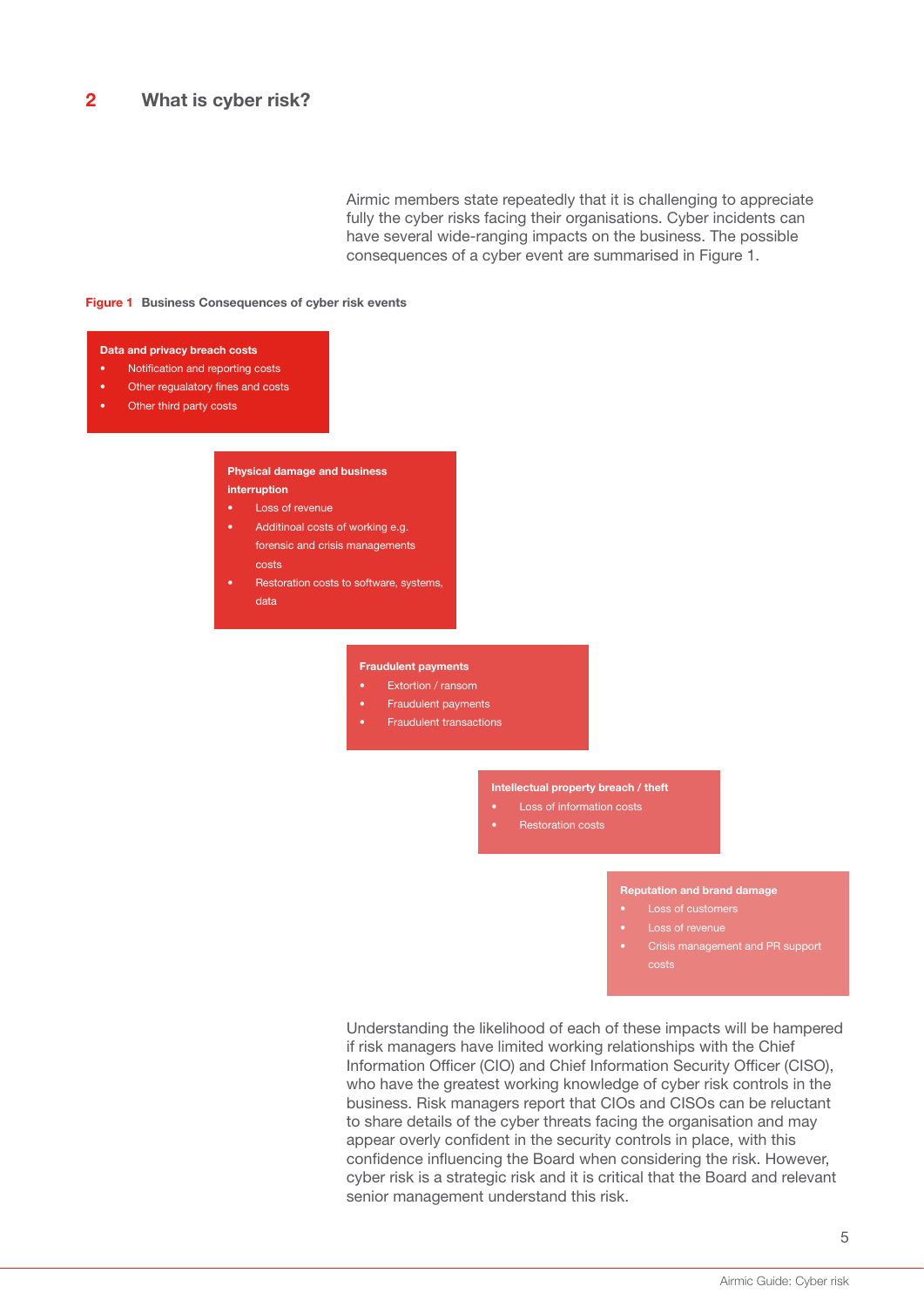

# Airmic member case study – working with the IT team Theresa Healy, Head of Insurance and Risk, Ladbrokes

The risk and insurance team understood it was imperative that we developed close ties with all areas of the IT function. We therefore regularly work with the CISO and their colleagues in IT architecture, IT security and disaster recovery.

These meetings have been mutually beneficial. We have enhanced our cybersecurity understanding, and have provided a strategic lens to the IT function's work, moving them beyond a checklist and audit mentality that was previously in place. We have worked through cyber security frameworks, such as Cyber Essentials, together and have conducted scenario testing, penetration testing and impact assessment exercises. We have helped the IT function understand the need for a critical incident plan that is broader than the initial internal escalation procedure.

As part of this relationship the CISO currently sits on the risk committee (which is chaired by myself) and contributes to various aspects of the risk register and specific Data /IT Security risks. As part of this development we jointly undertook a cyber risk desk top exercise and CISO believes that working together has assisted in raising the profile of cyber as a risk across the business.

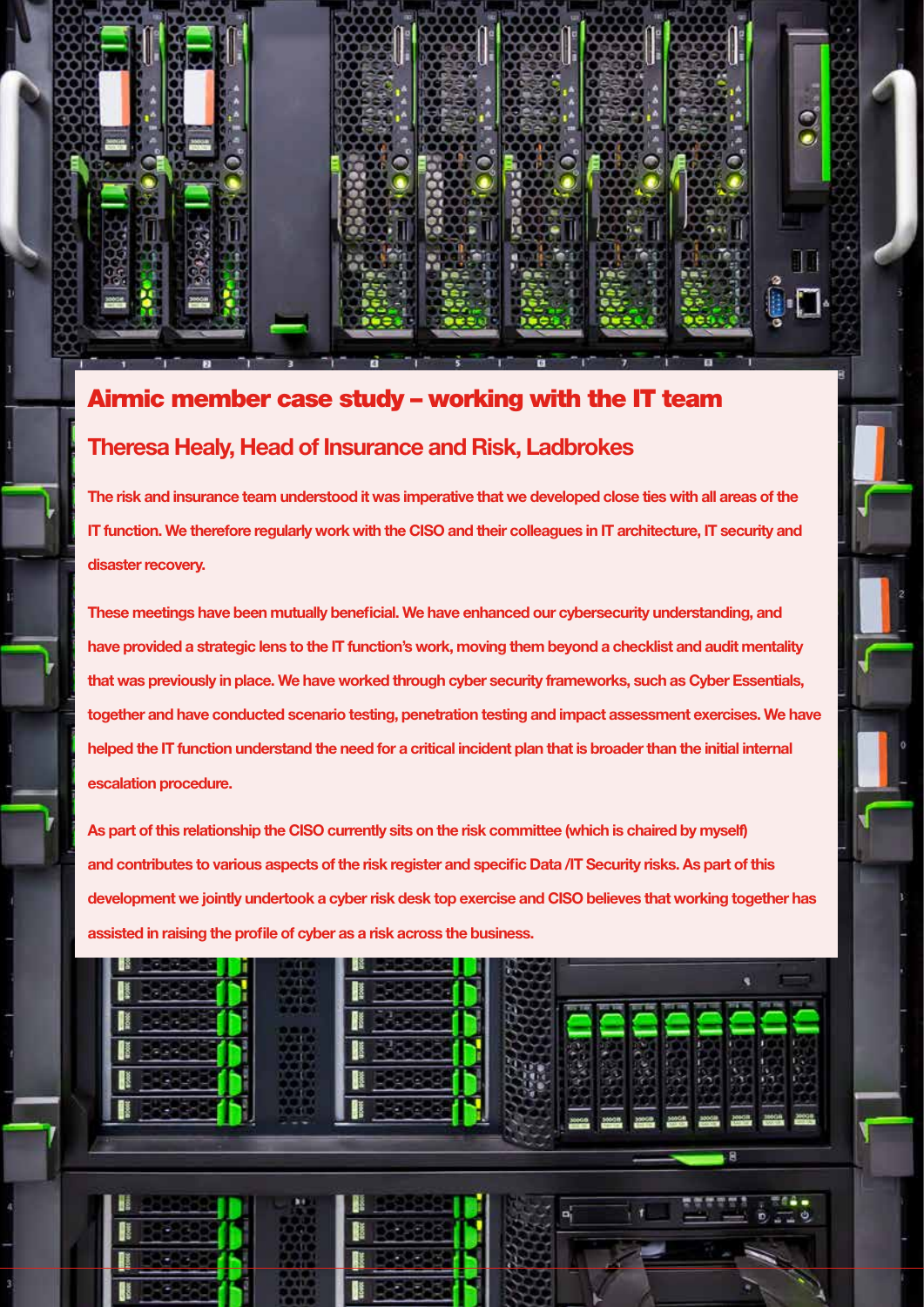# 2.1 Identifying and understanding an organisation's cyber risks

No two organisations will have the same cyber risk. Some organisations will worry about the loss of the proprietary data they hold, whilst others will be concerned about disruption to the control systems their business relies on. As a starting point, Airmic members should understand what their data and information 'crown jewels' are. What data or processes are most critical to the business?

'Businesses need to ask themselves three questions: What are our fundamental cyber assets? Where do they sit within the business? What happens to the business if any of those assets are compromised?' Ben Hobby, Partner, RGL Forensics

# The cyber threat environment explained

The threat environment can be divided into five main categories, and the relevance of each of these to the business must be understood;

**Criminal** 

With an aim of theft of intellectual property, data, funds, etc.

- **Terrorist or state** With an aim of widespread disruption, e.g. disruption to infrastructure or economy
- **Malice**

With an aim to disrupt or damage a specific company, e.g. an attack from a disgruntled customer or employee

#### • Hacktivist With an aim to achieve political or social goals

# • Internal

No aim, but cyber event caused by internal employee negligence, error, loss of hardware, etc.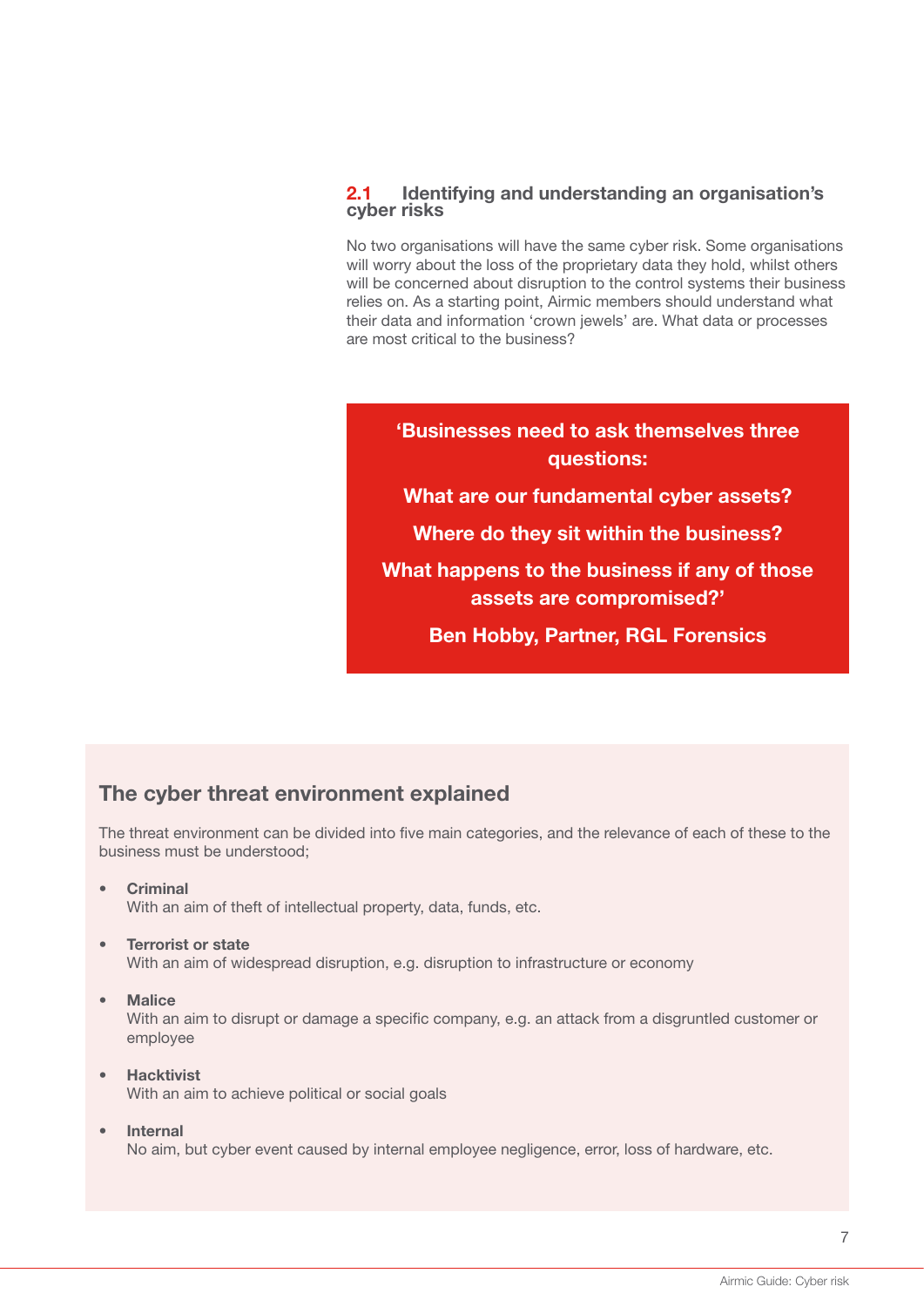Figure 2: Six first questions to ask to understand the key cyber threats to the business



Figure 2 provides a series of questions that organisations can ask themselves to begin understanding their cyber risks.

- The answer to Question 1, identifying the cyber asset(s), will be unique to every business: personal or commercially confidential data, healthcare information, intellectual property, payment processes and control systems are some of the most obvious examples.
- After understanding the cyber assets that are most critical to the business, risk managers will need to answer questions 2 to 6 by identifying the actors, vulnerabilities and outcomes of a cyber-attack that targets these assets. This will help them establish the cyber events that pose a risk to their organisation. Table 1 provides some examples of answers to the other questions, and can be used to help risk managers structure a conversation with their IT teams.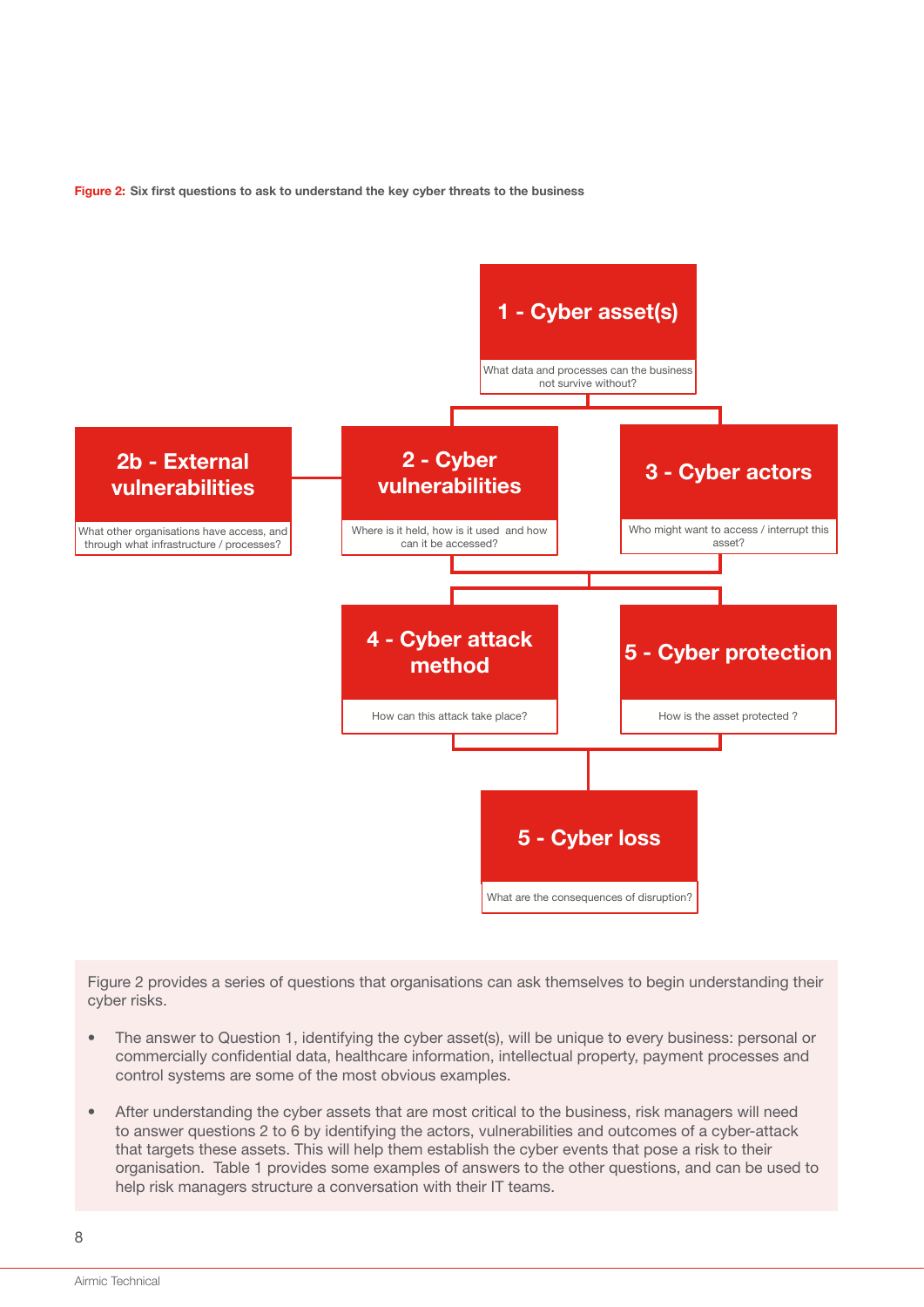#### Table 1: Internal cyber risk assessment

| <b>Cyber vulnerabilities</b>                                                                                                         | <b>Cyber actors</b>                                                                                                              |
|--------------------------------------------------------------------------------------------------------------------------------------|----------------------------------------------------------------------------------------------------------------------------------|
| The points of access (physical and via systems) into the<br>organisation's system and subsequently to the cyber asset in<br>question | The malicious and non-malicious parties and causes of a cyber<br>event. These can be both internal and external                  |
| Own IT infrastructure, e.g. hardware and software<br>$\bullet$                                                                       | Activists / hacktivists<br>$\bullet$                                                                                             |
| Online communications                                                                                                                | Competitors<br>$\bullet$                                                                                                         |
| Bring your own devices and third-party hardware                                                                                      | Organised criminals<br>$\bullet$                                                                                                 |
| Own employees                                                                                                                        | Insider threat, including rogue or vulnerable staff<br>$\bullet$                                                                 |
| Own customers                                                                                                                        | State sponsored attackers<br>$\qquad \qquad \bullet$                                                                             |
| Operational technology affecting plant and equipment                                                                                 | <b>Terrorists</b>                                                                                                                |
| Organisations are vulnerable through their connections with<br>other organisations. Identify the processes and infrastructure        | Additionally, the following non-malicious parties and events may<br>lead to a cyber incident:                                    |
| connecting the two:                                                                                                                  | IT system failure<br>$\bullet$                                                                                                   |
| Outsourced infrastructure and software                                                                                               | Power failure<br>$\bullet$                                                                                                       |
| Managed services provider                                                                                                            | Human error by staff, suppliers, customers<br>$\bullet$                                                                          |
| <b>Cyber attack method</b>                                                                                                           | <b>Cyber protection</b>                                                                                                          |
|                                                                                                                                      |                                                                                                                                  |
| Cyber actors employ several techniques to access systems.<br>Risk managers will need to familiarise themselves with the              | Organisations must develop control processes and technology<br>to protect again cyber attacks. Training their people to identify |
| techniques below:                                                                                                                    | and defend against attacks is also important<br>Antivirus solutions<br>$\bullet$                                                 |
| Ransomware                                                                                                                           | Patching of detected vulnerabilities<br>$\bullet$                                                                                |
| Distributed denial of service                                                                                                        | Firewalls<br>$\bullet$                                                                                                           |
| Trojan                                                                                                                               | Network segregation<br>$\bullet$                                                                                                 |
| Email attachments                                                                                                                    | User privileges, passwords, etc.<br>$\bullet$                                                                                    |
| Phishing                                                                                                                             | Education and training of staff<br>$\bullet$                                                                                     |
| Social engineering, often targeting key staff, e.g. Finance<br>team                                                                  | Reporting and incident response plans aligned to crisis<br>$\bullet$<br>management plans                                         |
| Continued attack of known vulnerabilities                                                                                            | Penetration and vulnerability testing<br>$\qquad \qquad \bullet$                                                                 |
| Advanced persistent threat                                                                                                           | Detection measures are equally important:                                                                                        |
| Open source intelligence                                                                                                             | Data leak protection/prevention systems<br>$\qquad \qquad \bullet$                                                               |

#### Cyber loss

Organisations must understand the consequences of each cyber event they identify as a threat (refer to Figure 1 for more information):

- Data and privacy breach costs physical damage and business interruption
- Fraudulent payments intellectual property breach / theft
- Reputation and brand damage.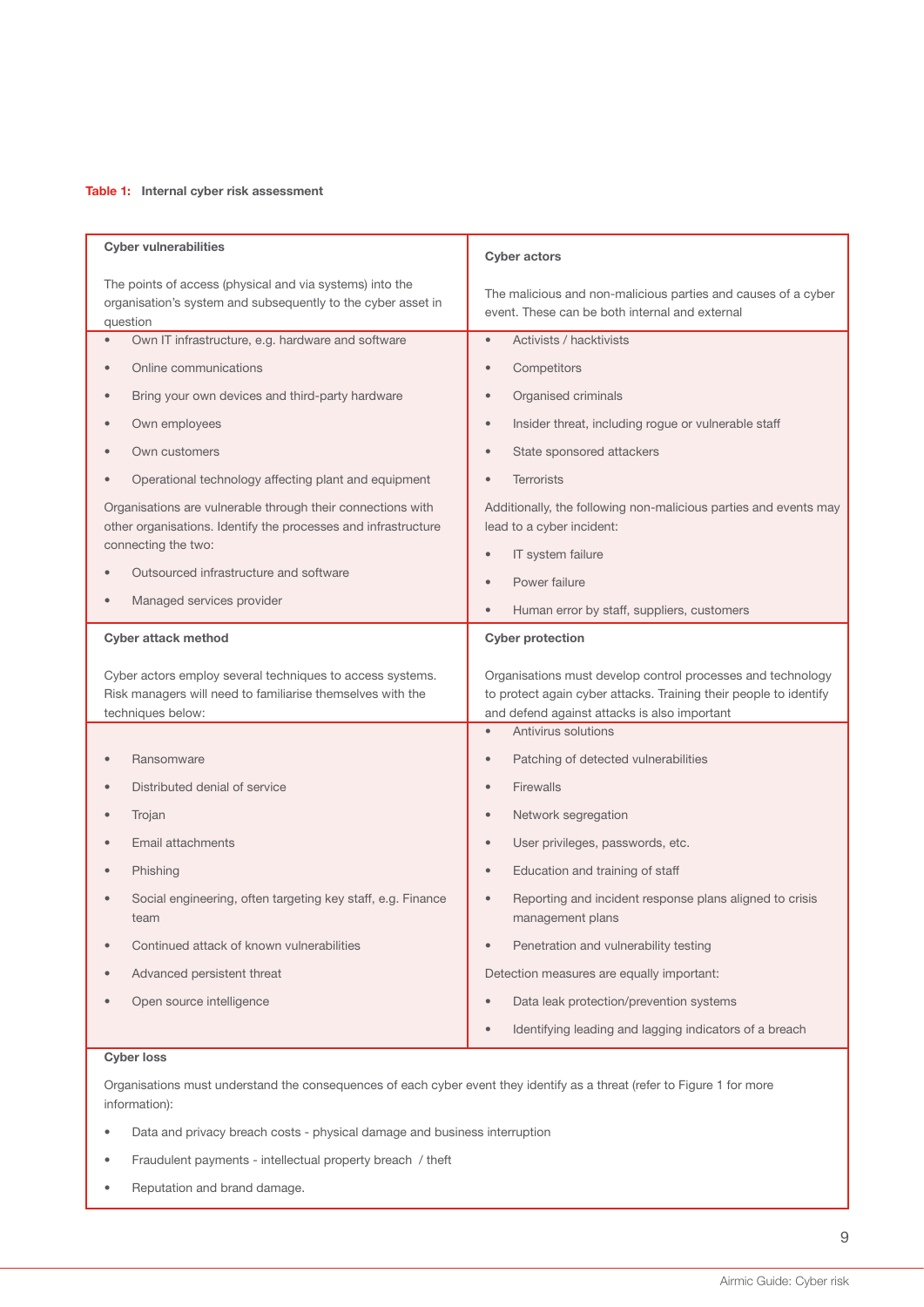## 2.2 Cyber risk governance

The cyber landscape is changing continuously. Organisations can be targeted by organisations with political goals or financial motives, and the tools available to these hackers is growing. Figures vary but a common figure is a 25% increase in cyber-attacks on organisations each year.

Regulation is keeping up with the threat and organisations will need to be aware of relevant regulations such as the EU General Data Protection Regulations. These regulations highlight cyber risks as strategic business risks. Therefore, appropriate governance arrangements must be in place to take advantage of the opportunities available through cyber developments and to evaluate the risk appetite for the organisation.

The British Standard Institution is currently developing a cyber risk resilience standard, that addresses the role of the Board and executive management in cyber risk governance.

Figure 3 summarises an appropriate structure for effective cyber risk governance. Regardless of how the governance framework is structured, it should enable the following:

- Effective oversight by the Board and executive management, ensuring that cyber resilience is considered part of the overall organisational goals, including highlighting an individual, with relevant technical experience on the Board to be responsible for IT security and data protection
- Cross-functional approach to cyber management and communications, including the Board, IT, Legal, Finance, Risk, HR and PR and Communications
- A mature cyber risk culture, where cyber risk management is embedded into the business decision process at all levels of the organisation
- Recognition of cyber regulations across all territories the organisation operates in, relevant cyber standards and frameworks, and industry good practice
- Appropriate resource allocation in terms of cyber risk controls, training and testing
- A structured communication plan with partners and external stakeholders
- Regular reporting to and risk management representation among the Board, enabling an understanding of what cyber risk means to the organisation so that it can answer questions such as:
	- What are your organisation's technological infrastructure, systems and processes?
	- What are your organisation's vulnerabilities to this infrastructure?
	- What strategies are in place to mitigate those risks?

- Why were decisions on cyber security and cyber insurance taken?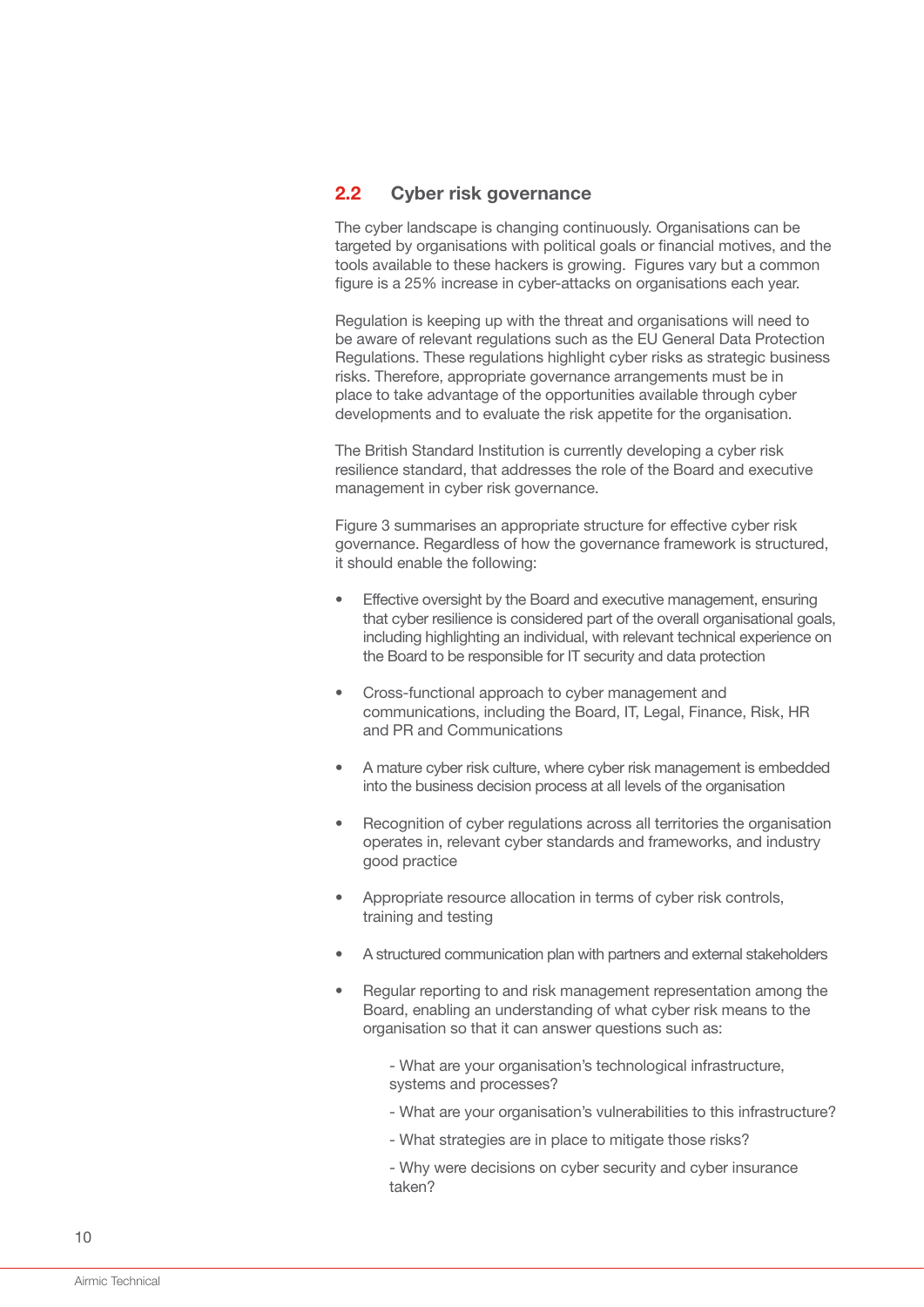Figure 3: An example cyber risk governance framework



\*Cyber risk governance group reports directly to Board if there is no risk committee

Risk managers report that the Board-level understanding of cyber developments and risk can be limited, unless there is clear evidence of a competitor having suffered an attack or increasing their cyber risk management. Over half of Boards discuss their cyber risk once a quarter *(Lockton UK Cyber Security Survey, 2017)*. However, as the cyber threat is advancing at such a rapid pace, those Boards discussing this less often would be wise to consider doing so more regularly, or to ensure they receive information on the subject regularly, if they meet less than once a quarter. Airmic members who have engaged the Board on cyber risks report that working through cyber standards and carrying out cyber scenario analysis can help develop Board-level understanding. Both techniques are covered within the following sections.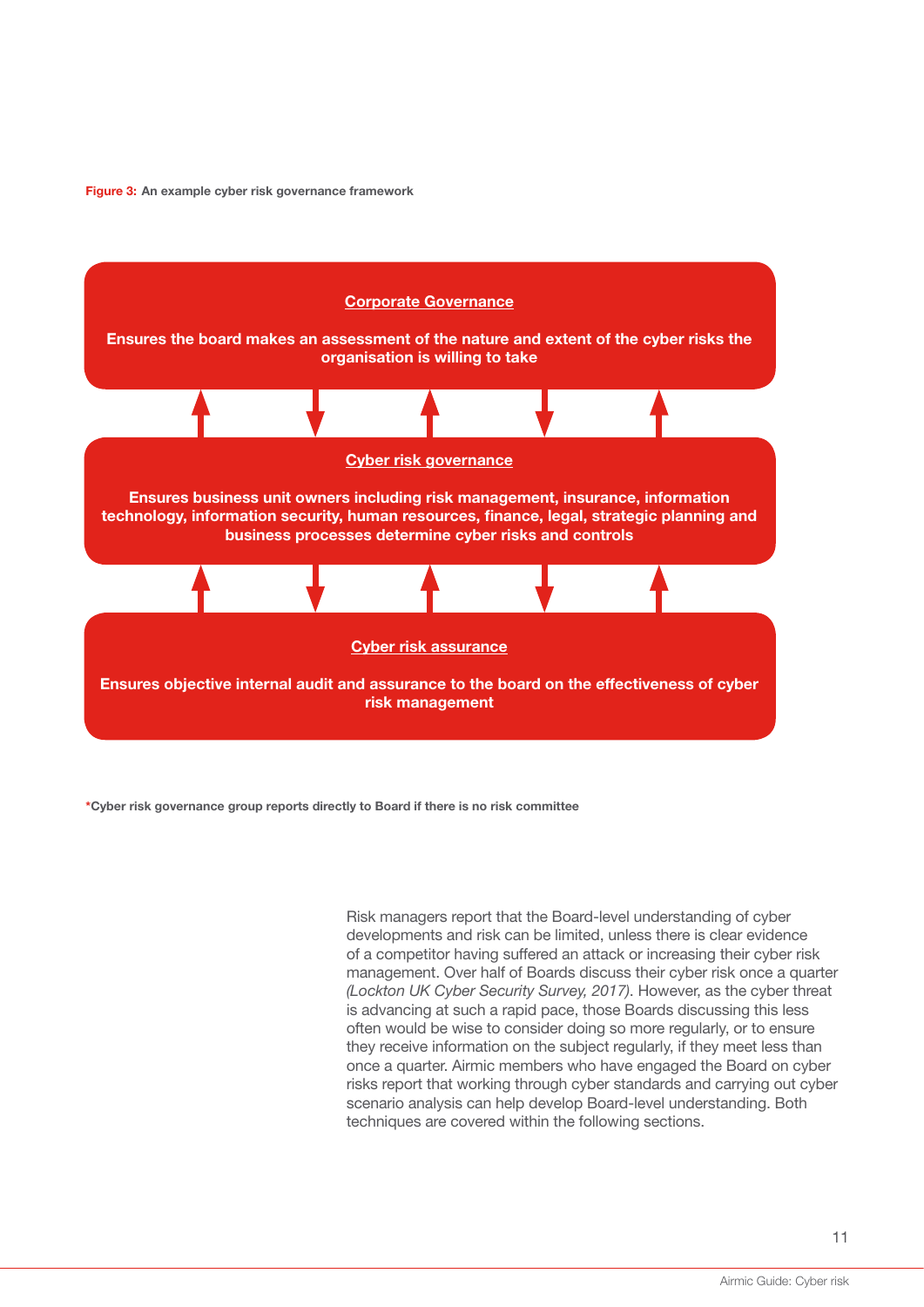# 2.3 Cyber risk standards and frameworks

There are a huge number of cyber standards and good practice guides. These standards are used by organisations to benchmark their cyber security and highlight areas of weakness. Additionally, taking the time to work through the standard helps risk managers to improve their own understanding of cyber security and develop the relationship between the risk and IT functions.

Standards typically provide guidance on the full cyber risk assessment, including identifying cyber processes and procedures within the organisation, undertaking gap analysis of controls by benchmarking themselves against the standard, independent testing of controls, effective reporting across the business, and continuous monitoring and improvement.

Organisations will need to select the standard that best reflects the nature, size and complexity of their business and cyber processing. Relevant standards for risk managers to be aware of include;

• ISO 27001/02 (global)

Best practice for implementing an information security management system that complies with the relevant laws and regulations, as well as the UK Cyber Essentials scheme

• OECD Digital Security Risk Management for Economic and Social Prosperity (global)

Summarises key principles of data security and outlines how these can be applied to businesses, with the aim to increase trust and innovation in the digital economy.

### • Cyber Essentials scheme (UK)

Structured around ten steps to cyber resilience that focus on five key cyber security controls; boundary firewalls and internet gateways, secure configuration, access control, malware protection and patch management.

#### • NIST cyber security framework (US)

A risk-based approach to managing cyber security risk. Businesses can use the framework to identify the most critical infrastructure of the business and develop effective cyber security to protect it.

• Sans 20 (US)

Highlights the top 20 cyber controls that organisations can put in place to manage their cyber risk. Controls range from preparing an inventory of all devices on the network, to security skills assessment and training of staff, to malware defences.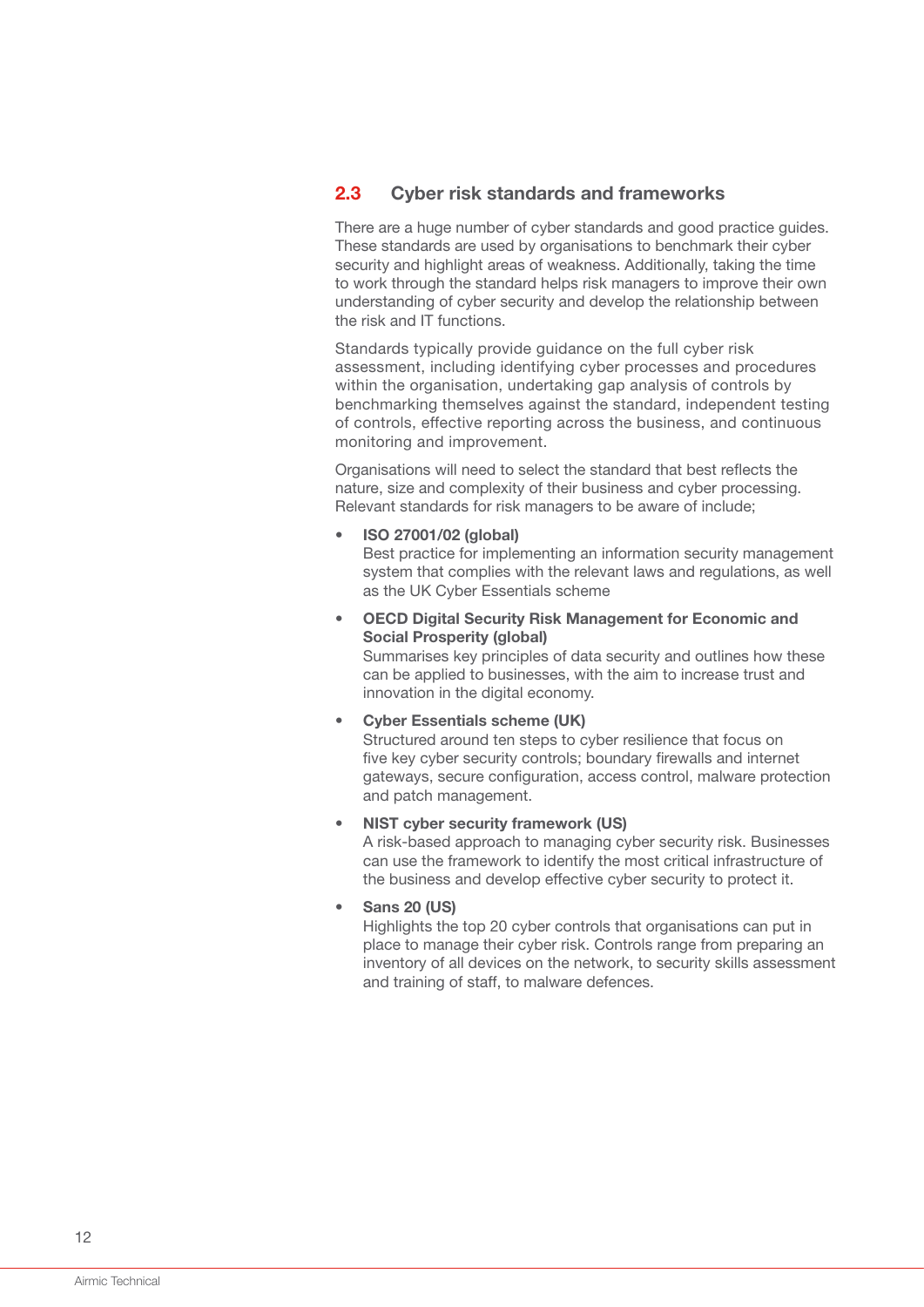## 2.4 Making use of cyber scenarios

Like all risk events, scenario planning is one of the most useful techniques for understanding how the business would be affected and respond to a cyber incident. Figure 4 demonstrates the parties typically involved in cyber scenario planning *(Lockton UK Cyber Security Survey, 2017)*: 96% of organisations involve IT in their scenario planning, and 42% advise that the IT function has the most influence on the decisions made during the exercises.





Airmic believes that risk managers should have greater influence in cyber scenarios. Table 2, based on the seven stages of scenario analysis presented in Airmic's 'Scenario analysis: A practical system for Airmic members' demonstrates where risk managers should be having an influence.

Primarily, risk managers should ensure that the focus of scenarios is not simply on IT systems controls and security, but also looks at the operational impact on the business, and that the output of these scenarios is validated and signed off by key areas of the business and external parties.

'Traditionally, insurers focused on technical cybersecurity information when assessing risks. However, we are now looking to go beyond this and gain a wider understanding on how an organisation would respond to and be affected by a cyber event. Conversations with the IT functions, business continuity, and risk and insurance are useful.'

Paul Bantick, UK Focus Group Leader, Technology, Media and Business Services, Beazley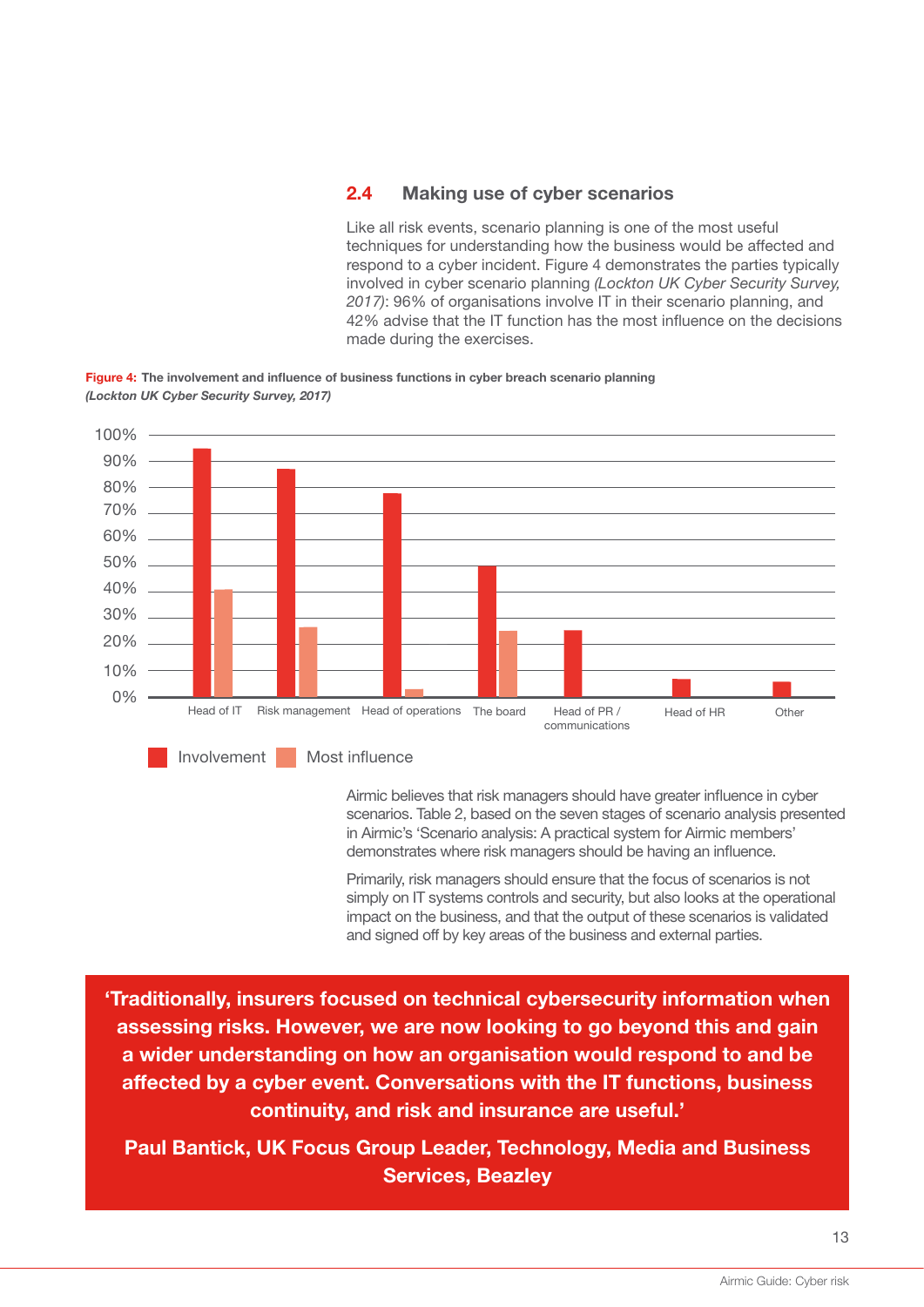#### Table 2: The role of the risk manager in cyber scenario exercises

| <b>Scenario stage</b>              | <b>Aims</b>                                                                   | Role of the risk manager                                                                                                                                                                                                                                                                                                                                                                                                                                                   |
|------------------------------------|-------------------------------------------------------------------------------|----------------------------------------------------------------------------------------------------------------------------------------------------------------------------------------------------------------------------------------------------------------------------------------------------------------------------------------------------------------------------------------------------------------------------------------------------------------------------|
| <b>Definition and</b><br>approach  | Agree the organisation-<br>wide aims for the exercise                         | Ensure that cyber risk concerns reported across the organisation are<br>$\bullet$<br>reflected in the cyber scenario tested                                                                                                                                                                                                                                                                                                                                                |
| <b>Framework and</b><br>planning   | Agree the specific<br>scenario to be tested and<br>identify participants      | Consider how likely the organisation is to be identified as a cyber<br>$\bullet$<br>attack target, going beyond cyber security weaknesses to consider the<br>organisation's position and role in the wider economy<br>Identify participants from all functions that can be affected or can affect<br>$\bullet$<br>the cyber scenario                                                                                                                                       |
| Assessment and<br>measurement      | Identify the impact on<br>areas of the business                               | Identify the relationships between the cyber scenario and other<br>$\bullet$<br>scenarios that have been considered (across all risk categories) -<br>highlighting the wider business impact                                                                                                                                                                                                                                                                               |
| <b>Validation and</b><br>modelling | Model the financial impact<br>and validate the credibility<br>of the scenario | Assess the full business cost across the business from moment of<br>$\bullet$<br>attack through to full recovery, using wider business interruption<br>expertise<br>Map costs against potential insurance solutions and controls beyond<br>$\bullet$<br>technical cyber security<br>Advocate the added value nature of insurance policies and the experts<br>$\bullet$<br>available as part of coverage<br>Validate the credibility with other business units<br>$\bullet$ |
| <b>Reporting and</b><br>sign-off   | Present to relevant<br>committees and<br>management                           | Integrate scenario output within the overall risk governance and<br>$\bullet$<br>reporting framework incorporating risk and audit committees and the<br><b>Board</b>                                                                                                                                                                                                                                                                                                       |
| Communicating<br>output            | Integrate the lessons and<br>actions from the analysis<br>across the business | Prepare actions for all staff for identifying, reporting and responding to a<br>$\bullet$<br>cyber risk event<br>Discuss the key cyber threats identified with insurers, allowing for a<br>$\bullet$<br>more informed conversation                                                                                                                                                                                                                                         |
| <b>Process review</b>              | Review and update<br>scenarios periodically                                   | Integrate the cyber scenarios into the overall scenario handbook<br>$\bullet$<br>Initiate reviews of scenarios as internal and external events, relating all<br>$\bullet$<br>risk categories, may indicate a potential change to the cyber risk.                                                                                                                                                                                                                           |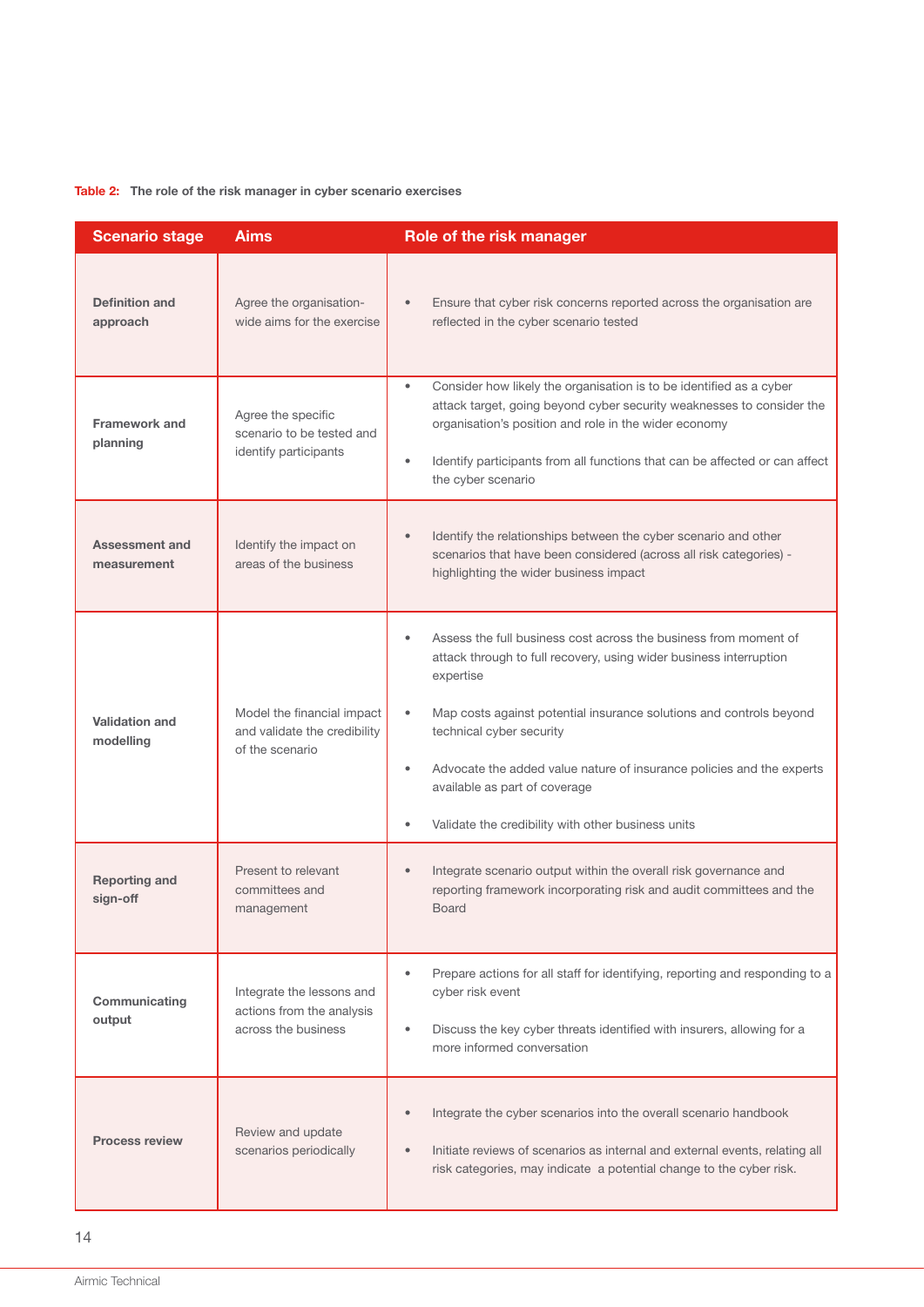# Airmic member case study – validating cyber scenarios Philippe Cotelle, Head of Insurance Risk Management, Airbus Defence & Space

We use cyber scenario analysis to identify cyber events that are a strategic risk for the business. We aim to create cyber risk scenarios that are; credible, quantifiable and, most importantly, validated across the business and our cyber experts.

For each type of cyber-attack, where we have identified an exposure, we consider the following:

1. The operational risk management

The CIO and CISO identify and test the cyber security controls and procedures in place to prevent or mitigate a cyber incident and then identify any vulnerabilities.

2. The compliance assessment

The legal team, including the data risk officer, assess the impact in terms of our regulatory requirements and obligations

- 3. The enterprise risk management The risk function works with the business owners to identify how each area of the business would be impacted, whilst being aware of how our stakeholders would also be affected.
- 4. The phasing of consequences

The scenario also includes phasing of the quantified impact, from crisis to remediation and vigilance since the nature of those impacts and parties may vary.

- 5. We consider Indicators of Threats and Maturity against the scenario When looking at threats we consider the availability of the technical means to operate such attack. When looking at maturity we consider the status of the organisation with respect to its peers allowing to assess how identifiable a target it can appear.
- 6. Test of controls

The operational risk managers (IT) would review the cyber security controls currently in place against the complete scenario and propose new measures to address those exposures.

This process produces credible scenarios to present to the Board, for discussion, as well as risk controls and risk transfer options. Decisions on control priorities and allocation of resources can then be made.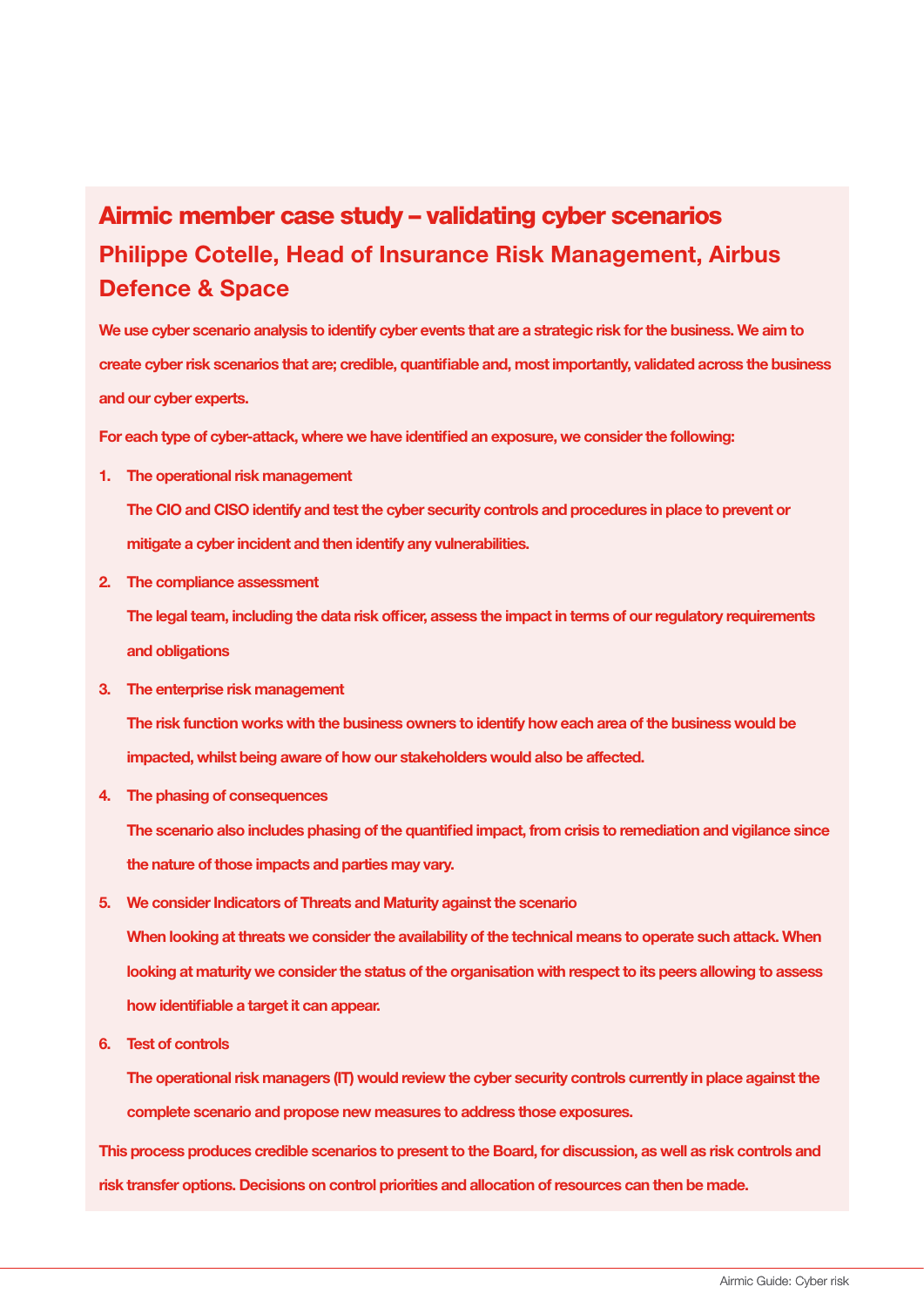The uptake of cyber insurance is growing but remains relatively low. More than half of risk and insurance managers (52%) plan to transfer cyber risks causing BI to the market and just under half (48%) plan to transfer data loss and theft arising from a cyber attack (Airmic transformation of the risk profession survey, 2017). . Members cite several reasons for this: their organisation would prefer to spend on internal cyber controls, the absence of meaningful capacity, the high cost of cover and uncertainty over what coverage entails, including whether claims would be paid. However, Airmic members and brokers are beginning to recognise a shift towards relevant cover over the last year. Therefore, Airmic members are encouraged to review the cyber insurance market.

Figure 5 provides a summary of cyber cover currently available. Airmic members should compare the output of their cyber threat assessment (Figure 2 and Table 1) when identifying which portions of cover are relevant to them.

'Cyber insurance is the fastest-growing area of the market, and we are seeing a major increase in the relevance of cyber products and the number of companies purchasing cover, with great strides made in the last 12 months particularly. Products are broader than ever before, as insurers attempt to differentiate themselves from one another. As more loss data is available, clients are requesting and achieving the capacity they require too, with towers of up to \$500m and growing becoming available.' Carl Moore, Partner, Lockton Companies LLP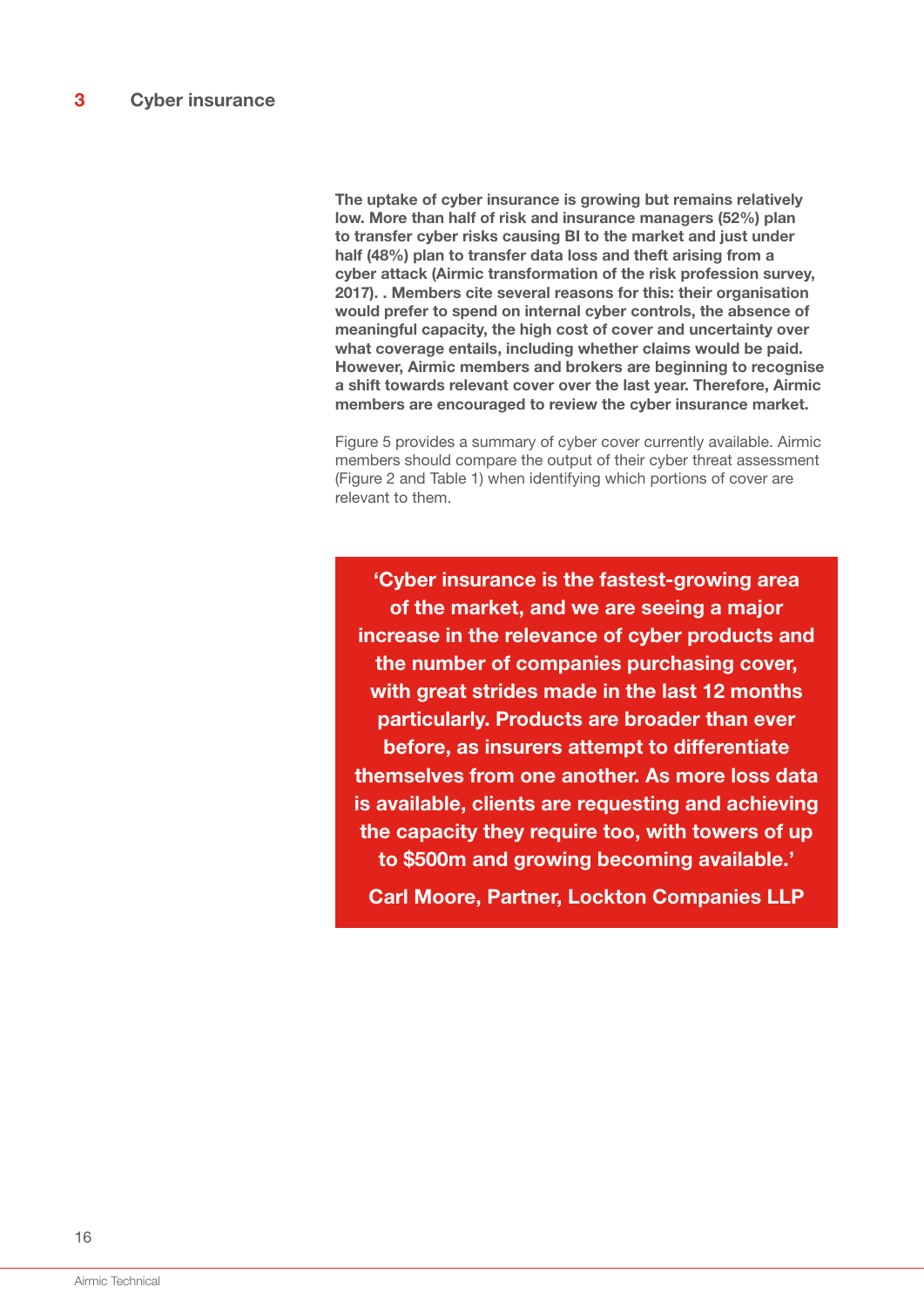Figure 5: Cyber insurance - key modules



'Given the relative infancy of the UK cyber insurance market and the limited number of paid claims to date, insureds are often dubious that cyber insurance policies will pay against the losses they eventually suffer. It is vital that insurance and risk managers take the time to map the digital assets of their business against the threats they face and the scope of cyber insurance cover within their existing policy suite. Only then will they be able to clearly articulate the cover they require to insurers and increase the contract, coverage and claims certainty.'

Greig Anderson, Partner, Herbert Smith Freehills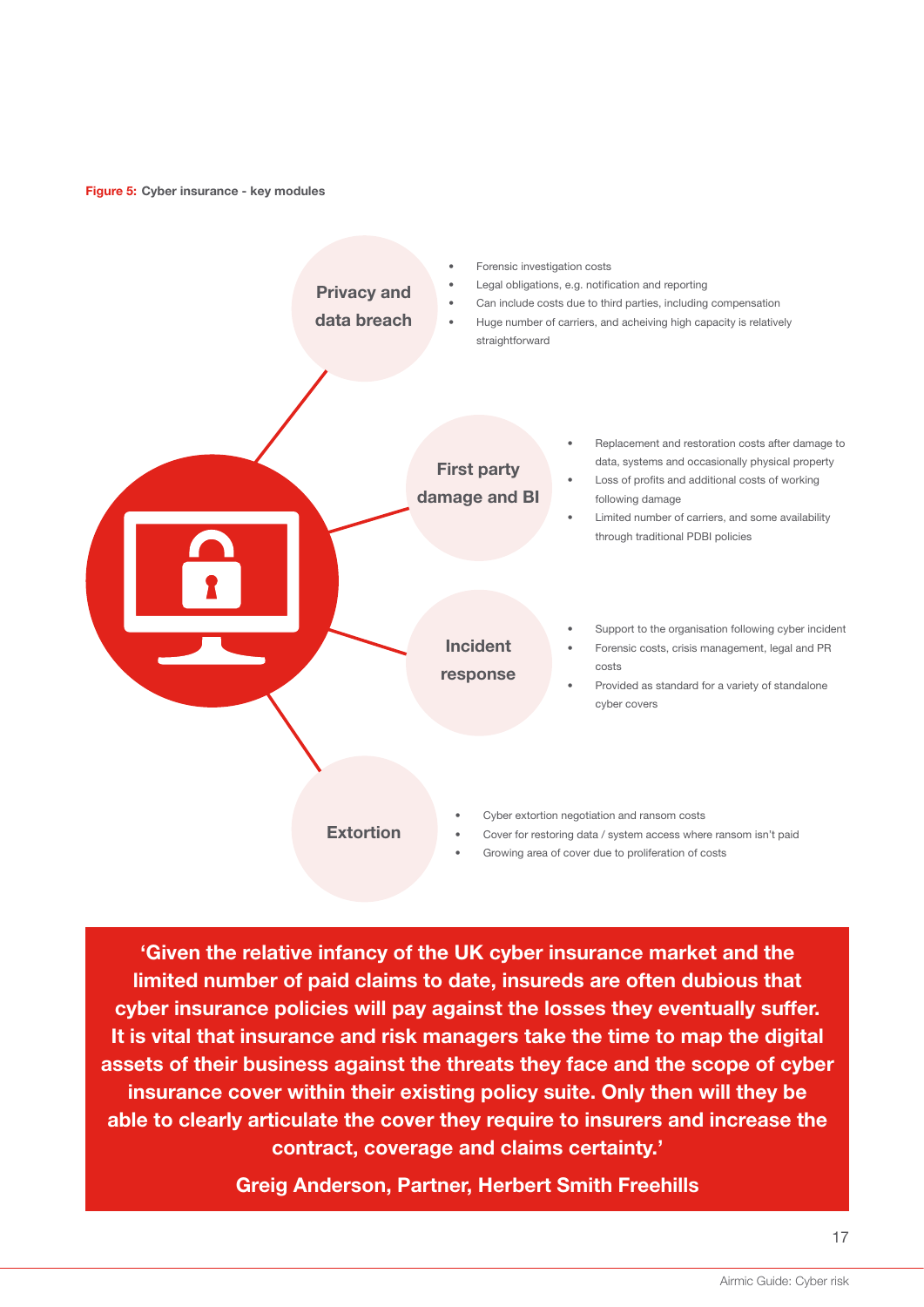#### 3.1.Comparing against other covers

Cyber catastrophes are likely to impact on a huge number of policies, e.g. property damage, liability, D&O, etc. and therefore cyber cover can overlap with many traditional covers. A gap analysis of the cover already in place is essential. The wordings of cyber polices differ widely, and traditional polices are often silent on cyber threats so insurance managers must be clear of where exclusions are in place and how policies will fit together. Specific examples include:

#### • Property damage cover

Traditional property damage / business interruption cover is one of the greatest areas for overlap. Typical examples include:

- Insurers not excluding physical property damage as a consequence of a cyber event, e.g. an attack on an industrial control system
- Recognition of data as 'property', providing cover for data restoration after a cyber attack, e.g. a virus corrupting data or malware incident
- Business interruption coverage extending to 'cyber type' events such as denial of service attacks or cloud interruption

Cyber cover through the property market can be particularly relevant where the organisation is more exposed to attacks that seek to disable industrial control systems rather than tamper with data. Insureds will need to take extra care, and work through claims scenarios with their insurers to understand which cyber consequences are covered.

#### Crime cover

It can be difficult for large organisations to achieve meaningful stand-alone cover for cyber crime incidents such as CEO fraud and the scamming of financial staff to make fraudulent payments. Large organisations may be better served through their own separate crime policy.

#### • Ransom cover

Many insurers report a doubling of cyber extortion incidents between 2015 and 2016, as organisations hold more data which can be used to hold them to ransom. Cyber polices are likely to be more relevant than traditional kidnap and ransom cover, which focuses more on ransom negotiation. Cyber products will take advantage of specialist cyber vendors who can often avoid the ransom by releasing the data themselves.

Insurance managers may find that their traditional polices are silent on the cover available for the variety of cyber events that may impact their organisation. If an organisation seeks to rely on a silent cover for a cyber loss they may face challenges based on non-disclosure or meeting the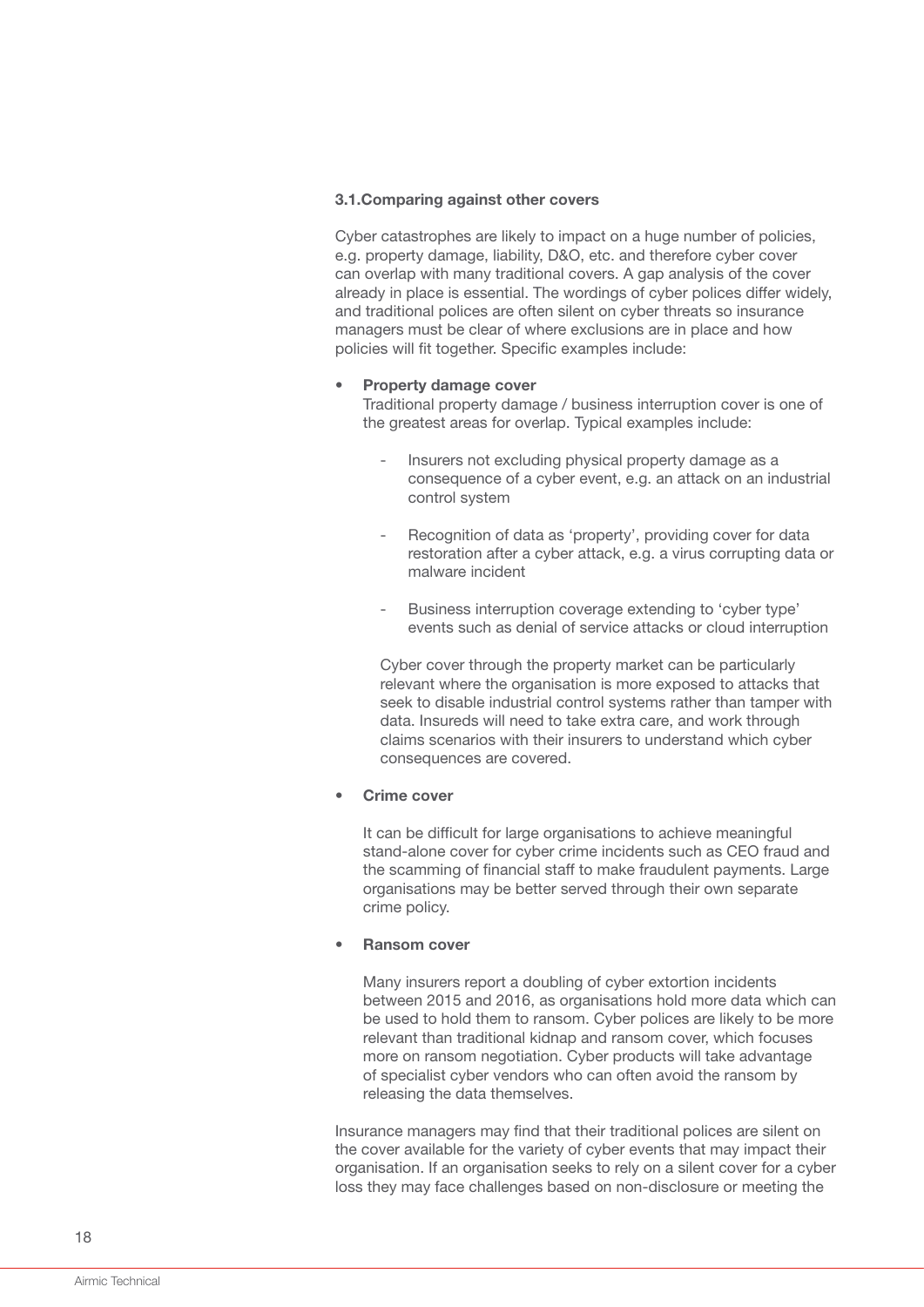requirements of the Insurance Act. Insurance managers should therefore consider the benefits of discussing cyber risk underwriting information (see section 3.3) with their insurer and brokers for other covers that may be called upon in the event of a cyber loss.

'We consider the property market to be the natural home for physical loss or damage and resulting business interruption when caused by a cyber-attack. I.e. we think that traditional property policies should cover traditional property losses even when the loss results from cyber-attack. In addition, a few property insurers such as FM Global are now offering much wider first party coverage for non-physical damage losses. This includes the cost to repair, replace and restore damaged data, denial of service events, cloud computing disruption etc. We work closely with our clients to gain a better understanding of their cyber risk, using a series of cyber questions and discussion topics.'

Robert Beattie, Senior Underwriter, FM Global

## 3.2 Gaining internal support for cyber insurance

Airmic members frequently advise that their organisations are more comfortable in allocating budget to internal cyber security controls, rather than purchasing cyber insurance, which is comparatively less well understood. Insurance managers will often find it challenging to promote the benefits of cyber cover.

Insurance managers who do purchase cover have found that promoting the 'add-on' benefits of cover to their CISO, Chief Financial Officer and Board is helpful. Only 16% of organisations alert the crisis response team as their first step following a cyber incident, with the majority focusing on investigating and securing the breach first (Lockton UK Cyber Security Survey, 2017). However, as cyber incidents gain more and more press attention, mitigating the reputational damage of an event becomes increasingly important.

Cyber covers can include the costs for crisis management, legal advice, incident monitoring and developing a PR response through vetted and discounted providers. No organisation can be well versed in every type of cyber incident, so external support from experienced providers can be invaluable. Boards frequently highlight loss of reputation as a key concern, yet only 26% of organisations are involving their PR team in cyber breach scenario planning (Lockton UK Cyber Security Survey, 2017), and therefore the costs for PR support offered from cyber insurers can be very attractive.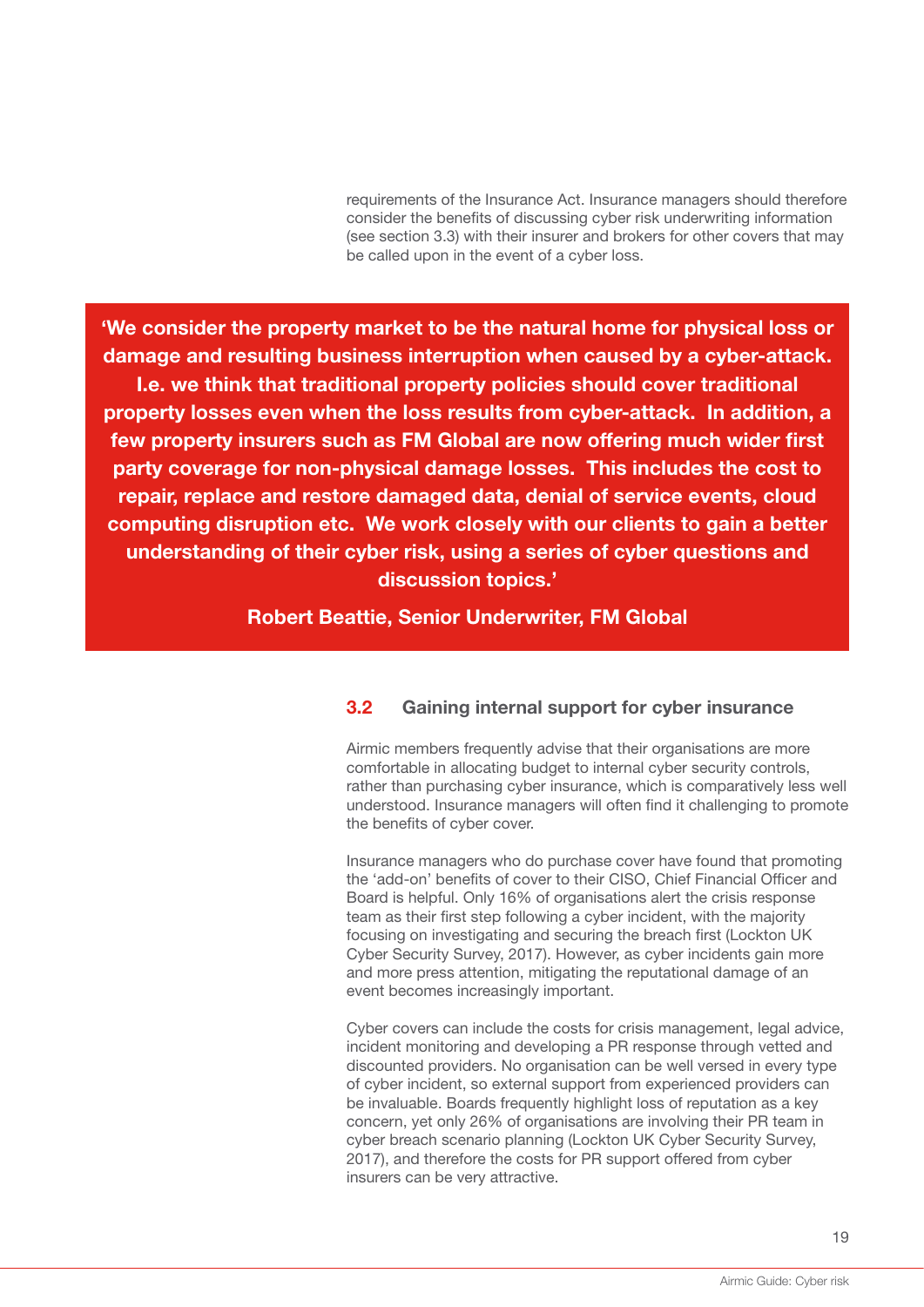Some insurers are now selling these 'added-value' services, without the additional traditional insurance cover. Airmic members have found their IT teams to be particularly keen on such support, where they can select the vendors involved themselves, as IT teams will tend to already have vendors that they know and trust. Some insurers are happy to have vendors chosen by the insured names on the policy.

'As an ex-CISO, I am well aware that not all companies have a full team to cover all areas of crisis management or have all the required skillsets. And even if they do, the sheer size and complexity of a cyber reach can overwhelm teams. Internal/external communications and crisis response can suffer as a result. Having the ability to supplement teams through cyber insurance provides flexibility and reassurance to key decision makers, such as General Counsel and Executive Management.'

Peter Erceg, Senior Vice President, Global Cyber and Technology, Lockton Companies, LLP

#### 3.3 Presenting cyber risk information to insurers

Airmic members frequently comment that cyber insurance underwriting requirements have been onerous in the past and have put the business off purchasing cover at all. In the last year, cyber proposal forms have reduced significantly in length, although where high limits are required, proposal forms with up to 40 questions are common. Additionally, there appears to be no standard question set across different insurers, and many questions appear 'irrelevant', making the process even more frustrating and challenging.

Airmic identified 'buckets' of information that are required by underwriters to assess the cyber risk. Figure 6 summarises these questions. Even where the organisation isn't purchasing specific cyber insurance working through these questions can provide a useful structure for discussing cyber risk with the business.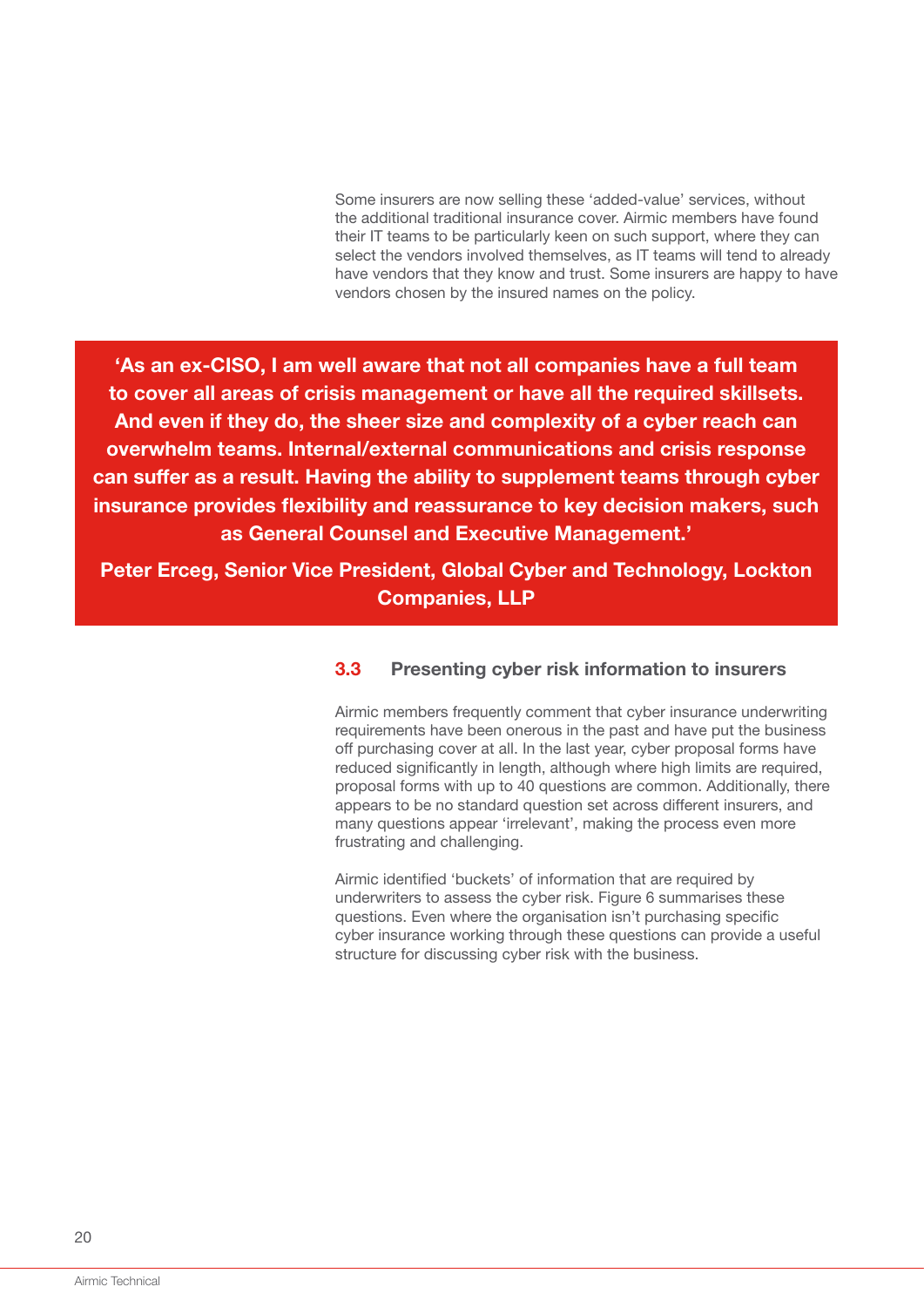#### Figure 6: Cyber insurance underwriting questions

#### Background information

#### Information on geography and industry of the organisation will help insurers identify your most significant cyber threats

- Industry and revenue identifies the type of data processing undertaken, applicable industry regulations and most probable cyber threats
- Organisation geography identifies the applicable regulatory requirements and potential cyber threat actors
- Summary of IT infrastructure identifies what systems the organisation uses and why
- Number and type of data records held, and number and type of records processed

#### **Governance**

#### Cyber risk is a Board-level issue and insurers are increasingly interested in their understanding of the risk

- To what extent are the Board and senior managment engaged in cyber security?
- Who is responsbile for cyber security and cyber risk management?
- To what degree does cyber risk feature in the risk management framework?
- What external and internal audit procedures are in place for cyber risk and cyber security?

#### Training and awareness

Insider threat, whether malicious or non-malicious, is a significant contributor to cyber risk, and insurers will require evidence of how this is managed

- How are employees vetted and trained before being given system access, and how is this monitored and developed once access is given?
- How are security concerns related to employees away from the orgnisation's premises handled?
- How are security concerns related to employees who have left the orgnisation handled?
- What training programmes are in place to increase cyber attack awareness within the organisation

#### Technical security

Insurers will require information on physical and system cyber security. It is essential that risk managers work with the IT teams to complete this section

- What physcial security, e.g. data centre access and system security e.g. firewalls methods are routinely adopted?
- How often are user access privileges to sensitive data and systems evaluated and updated?
- How often is data backed up, and how is the integrity of this data tested?
- What systems are in place to detect unauthorised access or abnormal activities?

| <b>Business continuity and</b> | Most organisations will have suffered a cyber incident of some sort. Insurers need to |
|--------------------------------|---------------------------------------------------------------------------------------|
| disaster recovery plans        | understand the circumstances and how they were handled                                |

- What cyber breach circumstances (either successful or defended) have occured in the last x years and what was the impact if successful?
- How are cyber incidents detected, monitored and reported?
- How do cyber response plans differ in relation to different types of cyber incidents
- How often are cyber incident plans tested and what changes have been made as a result of this testing?

#### Vendor management

Organisations may be attacked via the third parties they work with, or vice versa

- What processes are outsourced to third parties and what data hosting providers are used?
- What data, processes and systems are shared with third parties?
- What cyber security contractual requirements are in place with third parties and how are these monitored?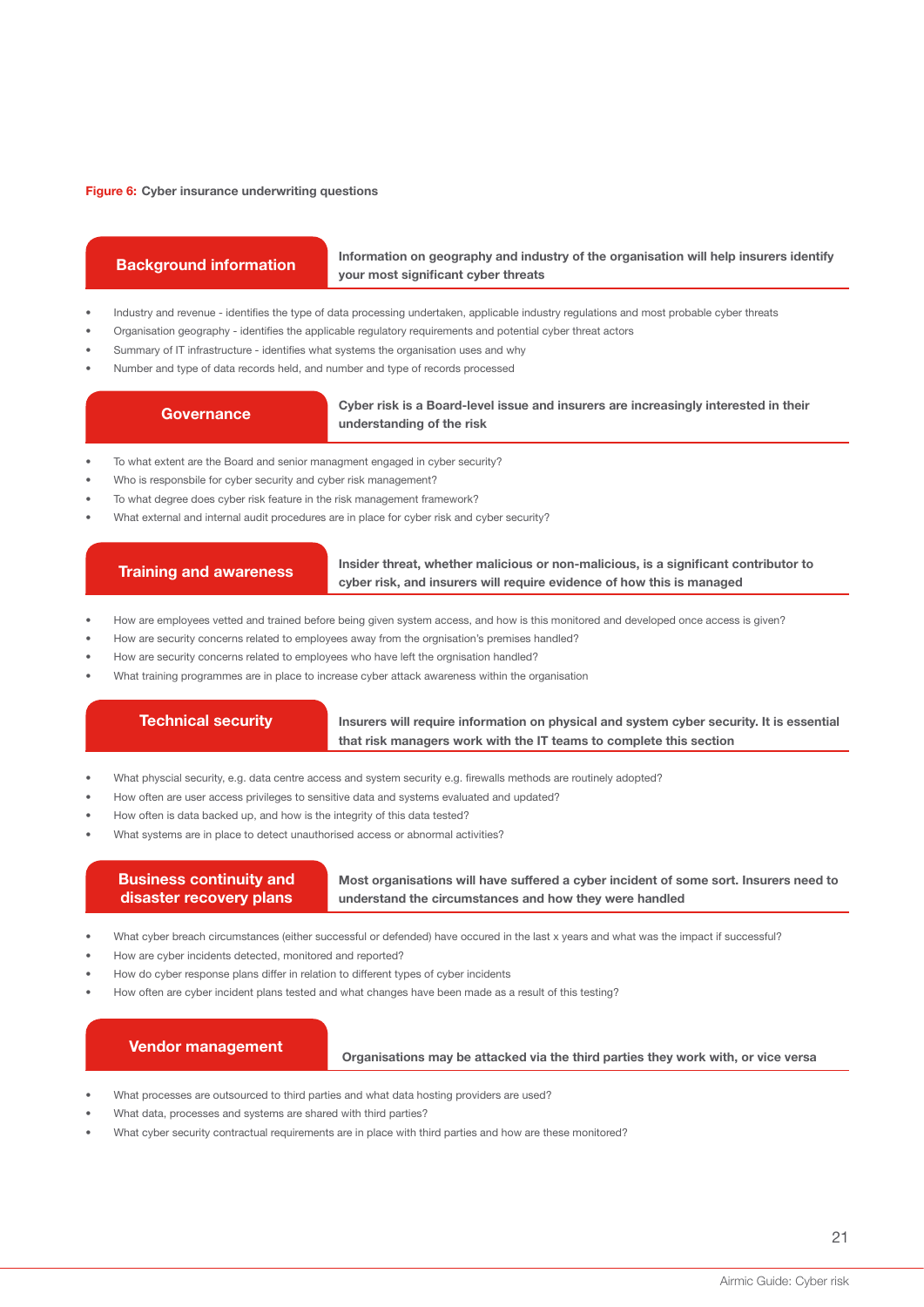All the insurers spoken to were keen to highlight that presenting a thorough understanding of the risk is more useful than highlighting the effectiveness of the internal controls in place. Insurers are keen to gain an understanding of the IT infrastructure in place and then consider a summary of what controls are in place and why.

'I would not place much confidence in a company that declares itself to have cyber security that is 100% effective. It is impossible to achieve this. We would rather understand what the organisation considers to be its main cyber risks, and what the commercial reality of those risks manifesting would be.'

## Laila Khudairi, Divisional Head of Enterprise Risk, Tokio Marine Kiln

The questions in Figure 6 are broad and can be challenging to answer without the support of the IT team and senior management, demonstrating the need for cross-functional collaboration when purchasing cyber insurance. This is the case whether completing an application form or working through the risk face to face with underwriters.

# Airmic member case study – presenting cyber risk information Head of Risk Financing and Corporate Insurance, Financial Institution

Cyber insurance underwriting requirements have traditionally seemed very onerous. The level of detail required can be off-putting for our Information Technology and Information Security teams, who may feel like they are being asked to share information on how to hack the company!

I have found it more effective to work with the IT teams to understand what are the key threats. This has included discussing each type of cyber exposure, and understanding the cost of controls, the likelihood / cost of a loss and, crucially, identifying how that loss would be evidenced. This has helped us understand where insurance would be most beneficial.

Having limited the cover required (rather than just requiring broad cyber insurance), we have requested reduced proposal forms with only appropriate questions included. We have worked with our IT, Legal and Compliance teams to ensure that the questions asked and our responses are relevant, meaning they are less hesitant to provide information.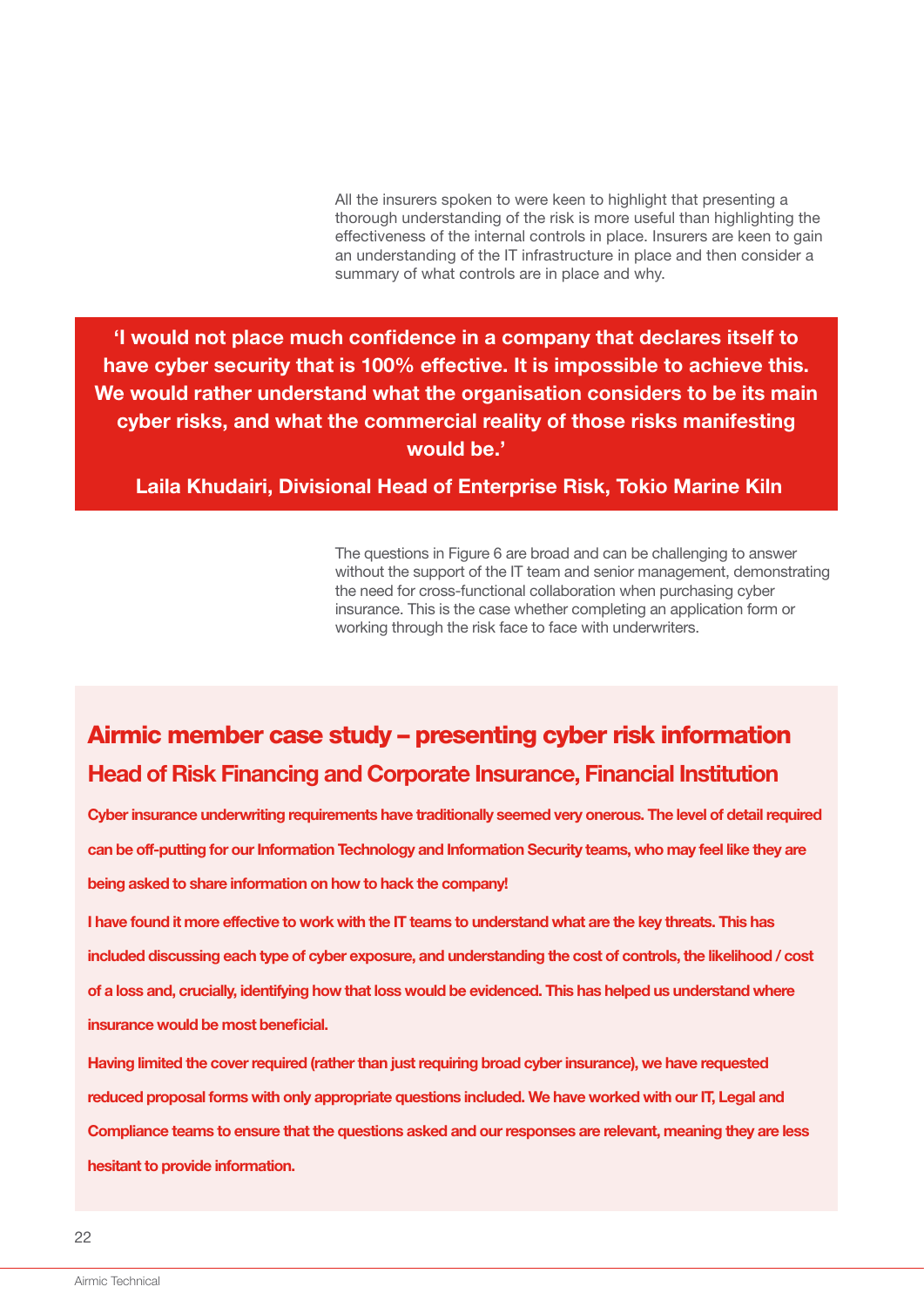# 3.4 The cyber claims landscape

The number of cyber claims made to insurers is growing, e.g. FM Global reported that the number of cyber claims made doubled in 2015 from 2014, and the trend of increasing loss frequency continued over 2016. Insurers report that there has been a clear increase in claims relating to the following:

#### • Privacy breach events

An organisation's data records are stolen, deleted or amended

#### • Ransomware events

Access to an organisation's data files or systems is denied, with the hackers making a subsequent ransom demand, often in the form of bitcoins

#### • Distributed denial of service events

An organisation's website or systems are overwhelmed by hacker traffic, causing an outage.

For the above losses, the main coverage called upon are the firstparty losses, e.g. forensic investigation and crisis management costs. Policies will normally have a pre-approved panel of legal, forensic, communications and other experts included in the cover. Airmic members who are buying cyber cover report that developing a relationship with these vendors or having your own choice of vendor named in the policy is vital.

### 3.4.1 Cyber claims challenges

Airmic members are concerned about the ability of cyber policies to pay claims. Much is made of the limited number of cyber losses and, without substantial loss data and legal precedents, claims worries will continue. Table 3 summarises a number of difficulties that insureds may face when bringing claims for losses suffered as a result of a cyber incident and that they should be aware of and prepare for.

Establishing claims protocols during placement is key to mitigating many of these difficulties. Cyber claims protocols can establish insurer, broker and insured roles and responsibilities, the involvement of third-party experts, communications procedures, data requirements, and payment and settlement timetables. Airmic members report that IT teams can be reluctant to share cyber security incident information, and confidentiality procedures and agreements should be built into these protocols.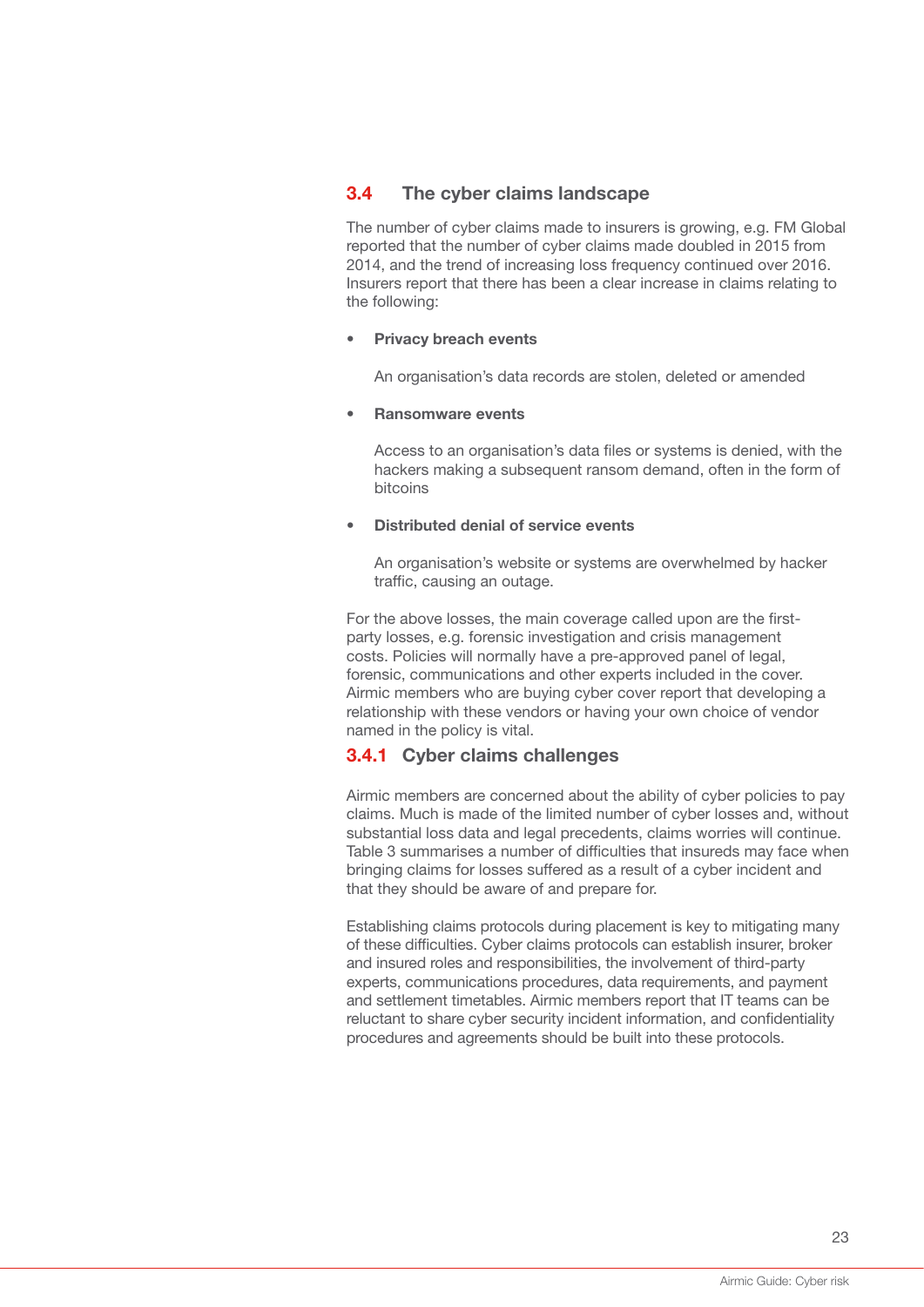| <b>Claims difficulties</b>                                                                                                                                                                                                                                      | <b>Insured actions</b>                                                                                                                                                                                                                |
|-----------------------------------------------------------------------------------------------------------------------------------------------------------------------------------------------------------------------------------------------------------------|---------------------------------------------------------------------------------------------------------------------------------------------------------------------------------------------------------------------------------------|
| <b>Difficulty recovering costs</b><br>incurred when notifying<br>customers of a data breach<br>where the notification was<br>made voluntarily by the<br>insured, rather than through<br>an obligation by law                                                    | Be aware of national notification<br>requirements, e.g. General Data<br><b>Protection Regulations</b><br>Establish loss protocols covering<br>where insurer consent is required<br>before costs are incurred or<br>settlements agreed |
| <b>Difficulty proving and</b><br>calculating the impact of a<br>cyber incident for business<br>interruption cover                                                                                                                                               | Clarify the data required by<br>insurers to satisfy a cyber<br>business interruption claim                                                                                                                                            |
| This is further complicated as<br>cyber business interruption<br>events are likely to be<br>far shorter than a typical<br>property damage event                                                                                                                 | Verify whether the data<br>requirements can be supplied by<br>the business within the required<br>timescales                                                                                                                          |
| Failure to comply with the<br>insurer's loss notifications<br>provisions, especially<br>where these are conditions<br>precedent to paying the<br>claims                                                                                                         | Gain clarity on how cyber<br>incidents are detected internally<br>and clarify with insurers how this<br>can relate to loss notification                                                                                               |
| Failure to comply with the<br>duty of fair presentation,<br>including the obligation to<br>notify insurers of material<br>changes to the risk. This is<br>particularly challenging due<br>to the technical and evolving<br>nature of cyber risk and<br>security | Seek to discuss the duty of fair<br>presentation with insurers as<br>it relates to cyber, and involve<br>internal stakeholders including IT<br>and Legal to establish a common<br>interpretation                                      |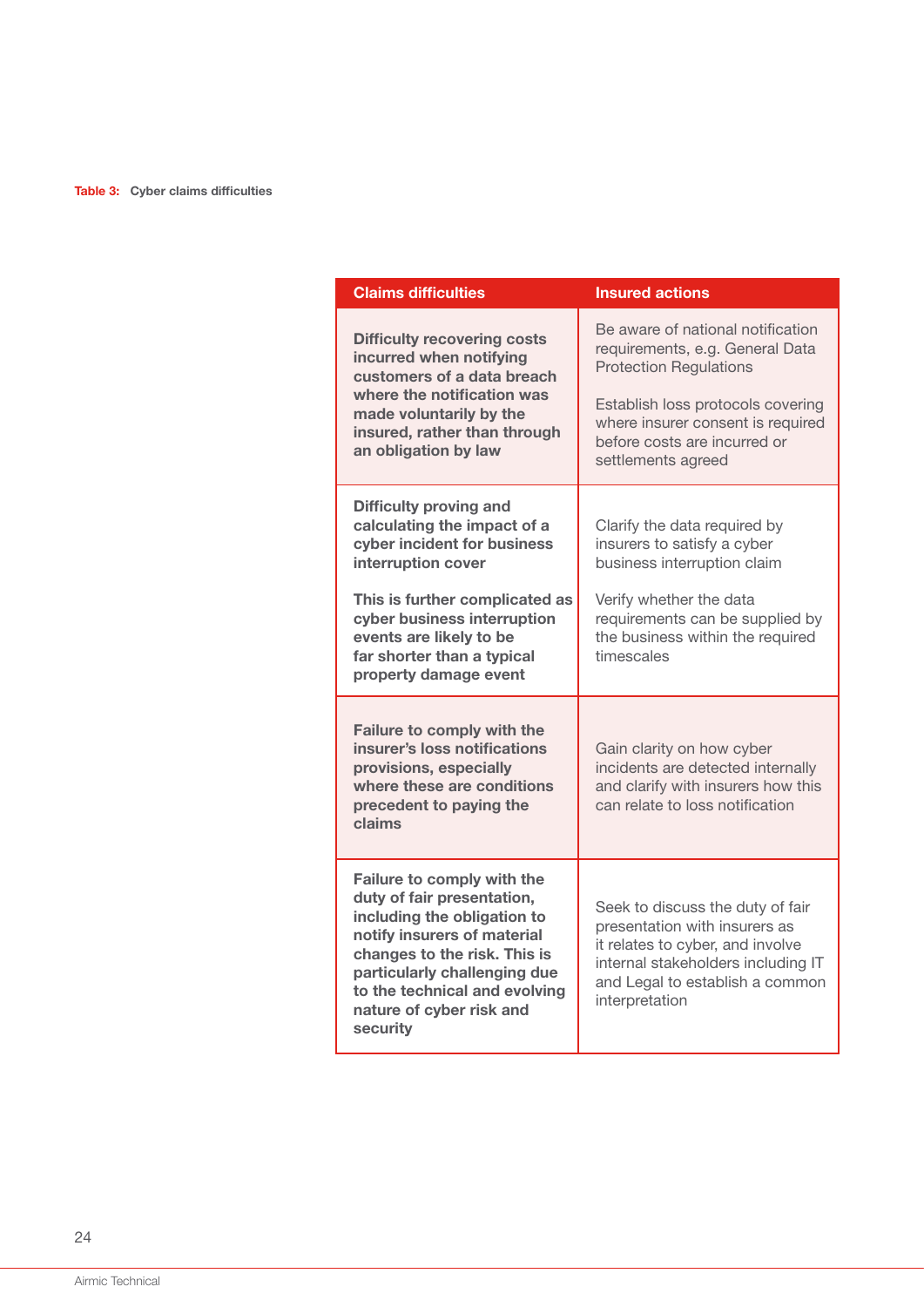The use of technology is rapidly transforming the business models of organisations and the risks they face. The speed of change is beyond that of any other risk, and risk managers will need to work collaboratively across their businesses to assess, monitor and ultimately control these risks.

As digitization increases and the digital economy grows businesses are exposed to far more cyber threats. The nature of these threats is changing too. With more and more devices connected to the 'internet of things' (IoT) the opportunities for attack are multiplying. This introduces two main challenges. First, a growing number of devices from which hackers can launch attacks. Second, the increasing vulnerability of IoT connected critical infrastructure. If they wish to keep up, organisations should continue to closely monitor the threat landscape, check they have the right kind of insurance cover and scenario test their defences."

Dr Keith Smith, Manager, Emerging Risks & Research, Innovation Team, Lloyd's

> The challenge is clear, but risk managers are uniquely placed to lead the discussion. Their cross-functional role allows for a deeper understanding of how cyber events can impact the business, and their knowledge of risk controls and risk transfer solutions can help protect the business beyond technical security. However, they will need to strengthen their own skills too. An integrated, cross-functional approach and a smarter use of data and analytics streams will be required to monitor and protect against the evolving cyber threat. More information on how businesses can respond to the growing cyber threat can be found in Airmic's Digital Transformation report, 2017.

Airmic will continue to focus on cyber and digital risk to support Airmic members on this journey. Airmic recognises that organisations must be aware of how the digital revolution could transform the way in which businesses build resilience and, crucially, how they approach and manage risk. It will carry out in-depth research to determine what resilience looks like in a digitally transformed business world within in a new study, *Roads to Revolution.*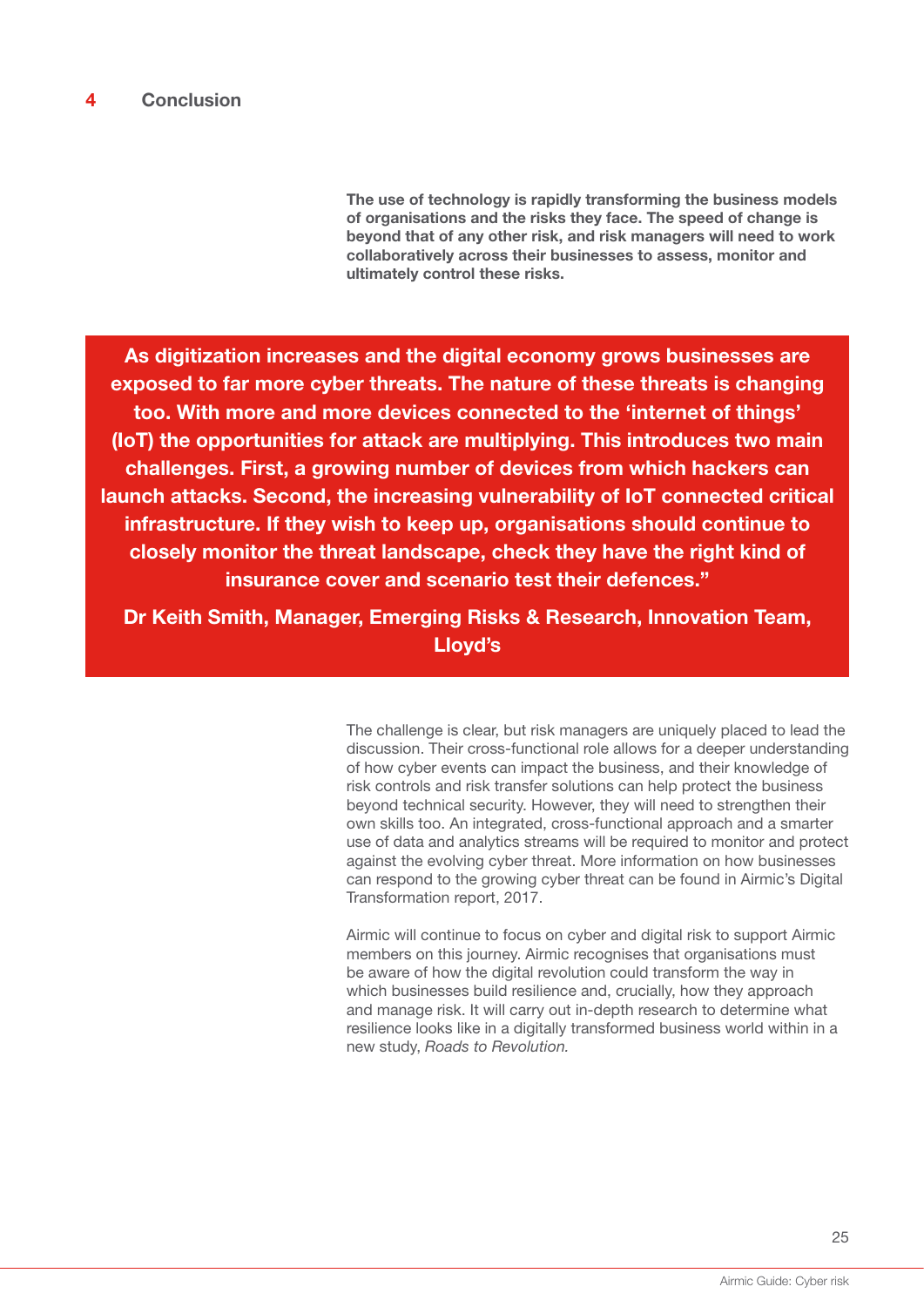Notes